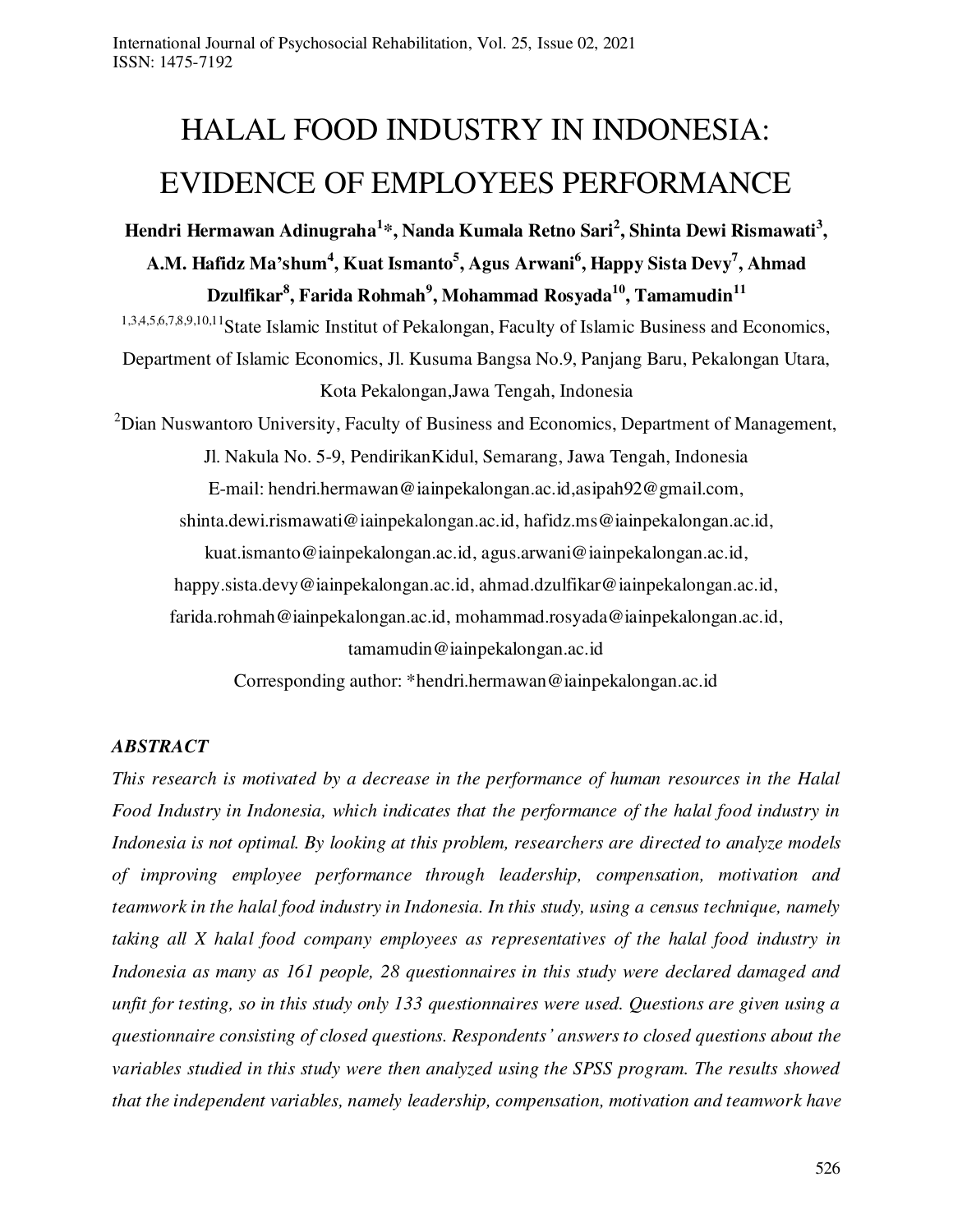*the following effects: leadership has a positive and significant effect on employee performance; compensation has a positive and significant effect on employee performance; motivation has a positive and significant effect on employee performance; and teamwork has a positive and significant effect on employee performance.* 

*Keywords: leadership; compensation; motivation; teamwork; employee performance* 

# **INTRODUCTION**

Currently halal regulation for food and beverage is the most important regulation for Muslim consumers. This concept is generally adopted by most industrial food and beverage products in Muslim-majority countries. However, due to the high moral value of this halal concept, many food and beverage companies in non-Muslim countries, have also adopted this in their business practices(Azam & Abdullah, 2020;Ab. Wahab & Kamarubahrin, 2019). The halal orientation focuses on long-term business performance and is considered a new business area(Saleh et al., 2016). In the context of halal food and drinks, there are several requirements, based on Islam, that must be met at all stages of the production process including cutting, storage, display preparation, overall hygiene and sanitation(Pradipta et al., 2018). However, due to the lack of knowledge among the non-Muslim community regarding halal principles and lack of information regarding the benefits of the halal processing process, halal principles have not become a major element in the lives of non-Muslim communities (Golnaz et al., 2012). Indonesia is a multiethnic country among the three ethnicities and not all adhere to Islam. Muslim consumers are obliged by their religion to only consume products that are halal. Therefore, when buying a product, they are looking for a halal logo that is certified by religious authorities in Indonesia (Ruslan et al., 2018). In addition, the demand for halal products has continued to increase since the last few years in Indonesia, especially among non-Muslim consumers(Mathew et al., 2014; Haque et al., 2015;Wibowo & Ahmad, 2016). They prioritize hygiene and product health, which is in line with a healthy lifestyle and green lifestyle. Thus, halal food and drinks are often associated as healthy food and drinks (Bakar et al., 2017). However, there are still many non-Muslim consumers who still consider halal food and drinks to be Islamic food and drink(Lim et al., 2020). Thus, it is necessary to conduct research that measures the perceptions of non-Muslim consumers towards halal food and beverages.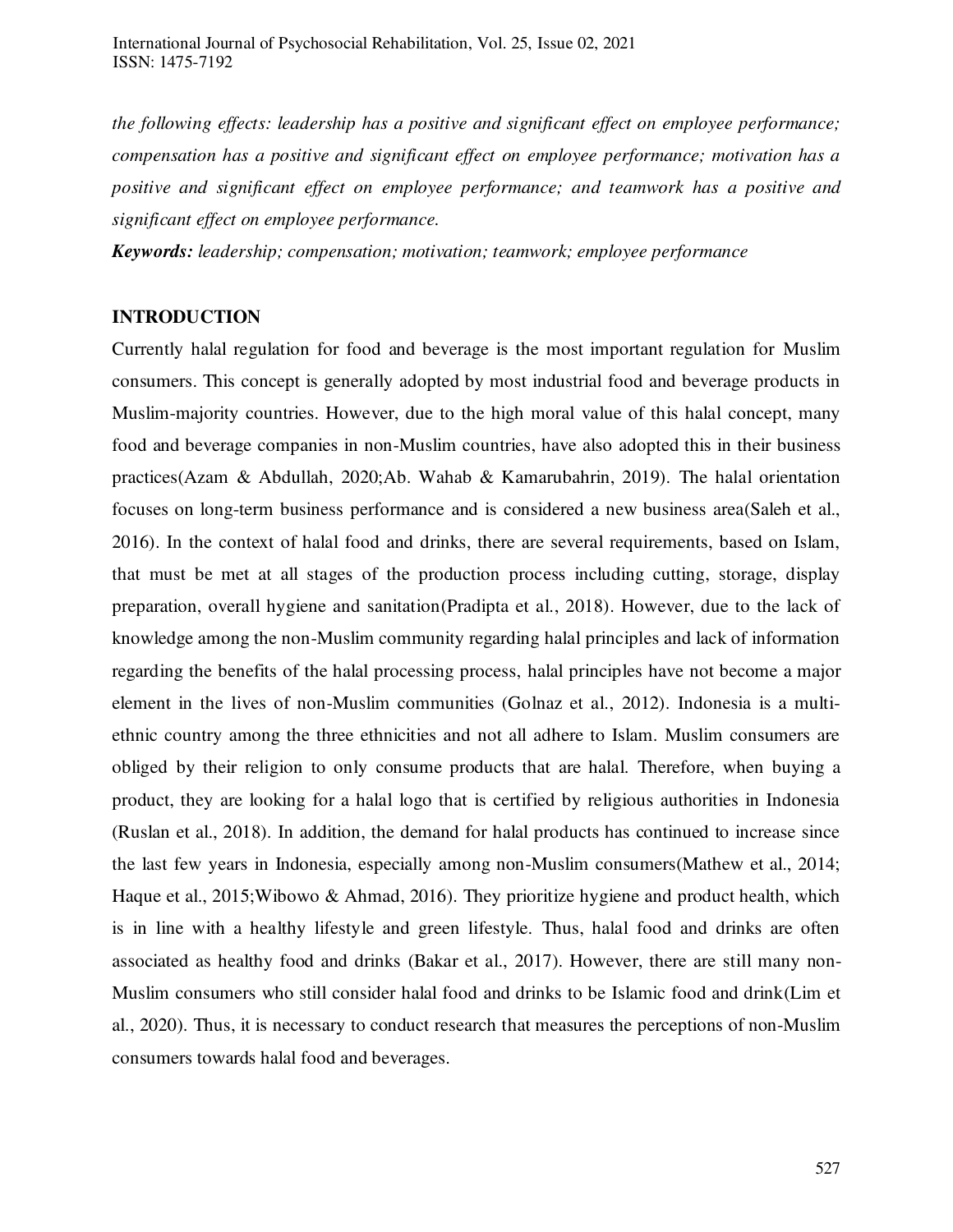# International Journal of Psychosocial Rehabilitation, Vol. 25, Issue 02, 2021 ISSN: 1475-7192

Halal labeling is a series of requirements that should be fulfilled by business actors engaged in food and beverage processing products and food or is generally termed food(Omar & Omar, 2019). Food (and beverage) that is halal, and good is an important requirement for the advancement of local and foreign food products, in Indonesia especially so that they can compete with other products both at home and abroad(Rahmah & Barizah, 2020). Indonesia is a country where the majority of the population is Muslim, for the sake of peace and convenience of consumers, business actors are required to display legal halal labeling issued by the government through the appropriate authorities(Nur Iman et al., 2021). Currently, halal is related to the guarantee of halalness which is shown by the existence of halal certification from LPPOM MUI(Rezai et al., 2009; Khan & Khan, 2019). In addition to ensuring good food, the provision of halal guarantees will increase the competitiveness of Indonesian local food products against imported products that do not get halal certification.

Not a few studies have discussed about halal products seen from the perceptions of Muslim and non-Muslim communities, including research that indicates a negative relationship with attitudes which will also affect purchase intention(Bashir, 2019). Other research shows that the inclusion of a halal label has an more effect on purchase intention(Zainuddin et al., 2020), where the halal label plays a role in increasing purchase interest(Hamdan et al., 2013). This contradicts the other research which shows that the halal label has no significant effect on society choices in consuming food(Elseidi, 2018). Meanwhile, that the composition of the ingredients contained in the product has a significant positive effect on the buying interest of Non-Muslim consumers(Wibowo et al., 2020), while it is related to Non-Muslim consumers' buying interest in halal products shows different things(Damit et al., 2019). This study proves that the composition or ingredients contained in the product have a significant negative effect on consumer buying interest.

The halalness of a product is an indicator of product quality assurance whether it is good or not(Jamaludin et al., 2017). Indonesia has enormous opportunities and potential to develop the halal industry, including in the halal food industry. It is undeniable that food is a commodity that is consumed by humans in large quantities every day. According to the State of the Global Islamic Economy Report (2019), it shows that halal food is in the top rank in terms of revenue contribution from the halal industry, which is valued at \$ 1.17 trillion. So that halal food is the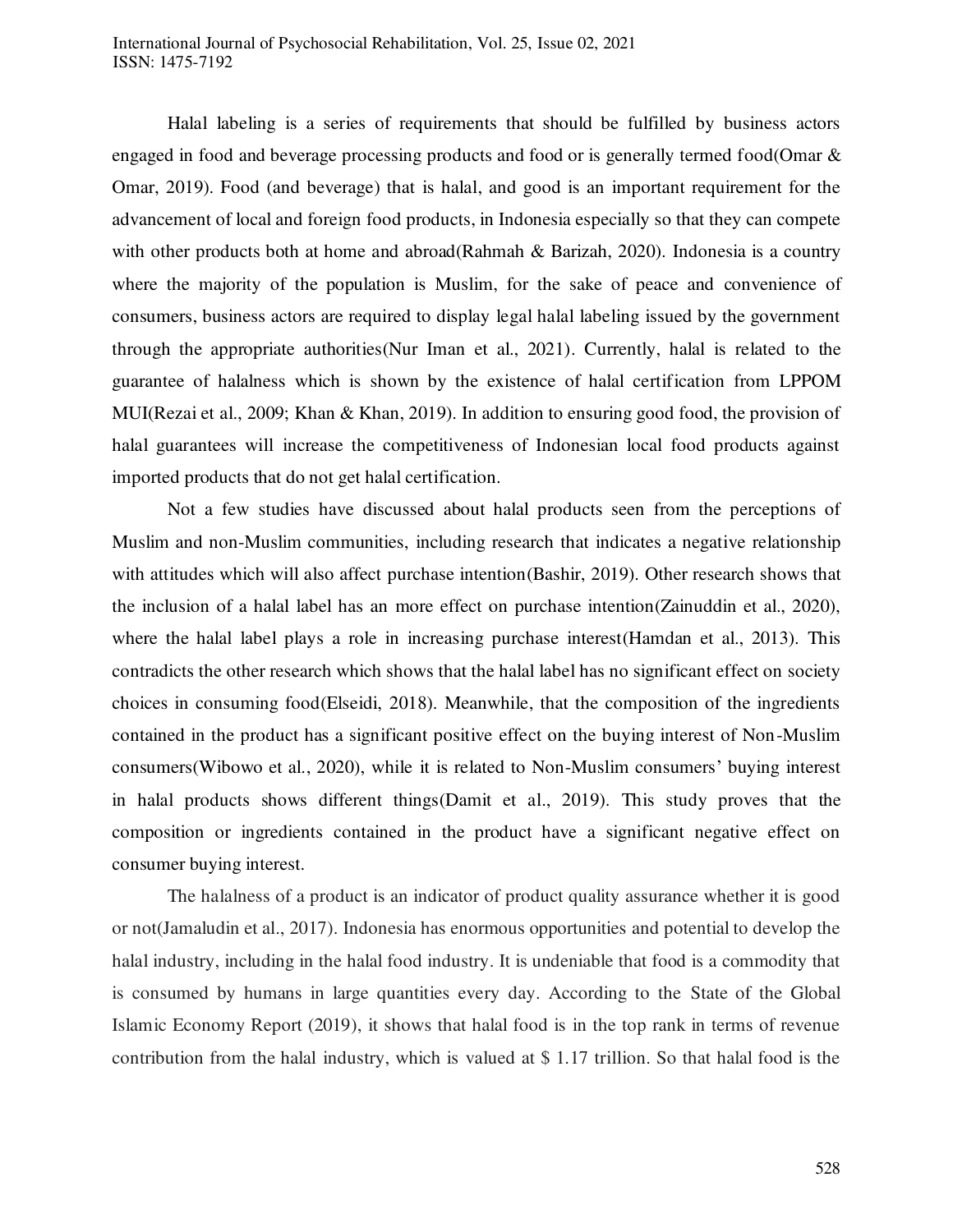main focus of business actors in developing their business in various countries(DinarStandard, 2020).

The increase in consumer demand for halal products has encouraged increased investment and trade in the industry, especially in halal food products, not only local companies, but also multinational companies(MadencI et al., 2020). The rapid development of the halal industrial market in the world has stolen the attention of the government and business actors in many countries(A. Ahmad et al., 2019). Not only Muslim countries but also predominantly non-Muslim countries(J. Hashim, 2009). The increasing interest of the world community to consume halal products is not only driven by belief motivation, but also because the quality of halal products is indeed getting better.

The Sharia Economics Master Plan for the Republic of Indonesia 2019-2024notes that the growth of the middle class increases by 7-8% per year, so that purchasing power also increases. This is a very large target market, especially for Indonesia, where the majority of the population is Muslim. More than that, public awareness to consume halal food has also increased. Indonesia ranks first in terms of halal food consumers, but is not accompanied by halal food producers who are still struggling in number 10 in the world. Even Indonesia is still inferior to several other Southeast Asian countries in terms of producing halal food. Indonesia has not been able to fully utilize the potential of the halal food market in terms of production, even though Indonesia is a country with the largest Muslim population in the world.

One of the reasons for lagging production is that there are still many business actors or industrial actors (human resources) who have not carried out halal certification of the food products they produce. Many of them consider that halal certification is not important, even though this halal certification can encourage the interest of other countries to consume halal products or food in Indonesia which can make Indonesia's economy better(Faridah, 2019). Based on data from the Central Statistics Agency (BPS), there are around 57 million MSMEs scattered throughout Indonesia, but only a few have been certified halal by the Indonesian Ulema Council (MUI).

In today's fast economic era, industry players (human resources) are one of the most important key factors in a company(Raharja, 2018). Without human resources the company will not achieve its goals. Where currently human resources are required to be proactive in developing themselves in accordance with increasingly advanced technological changes and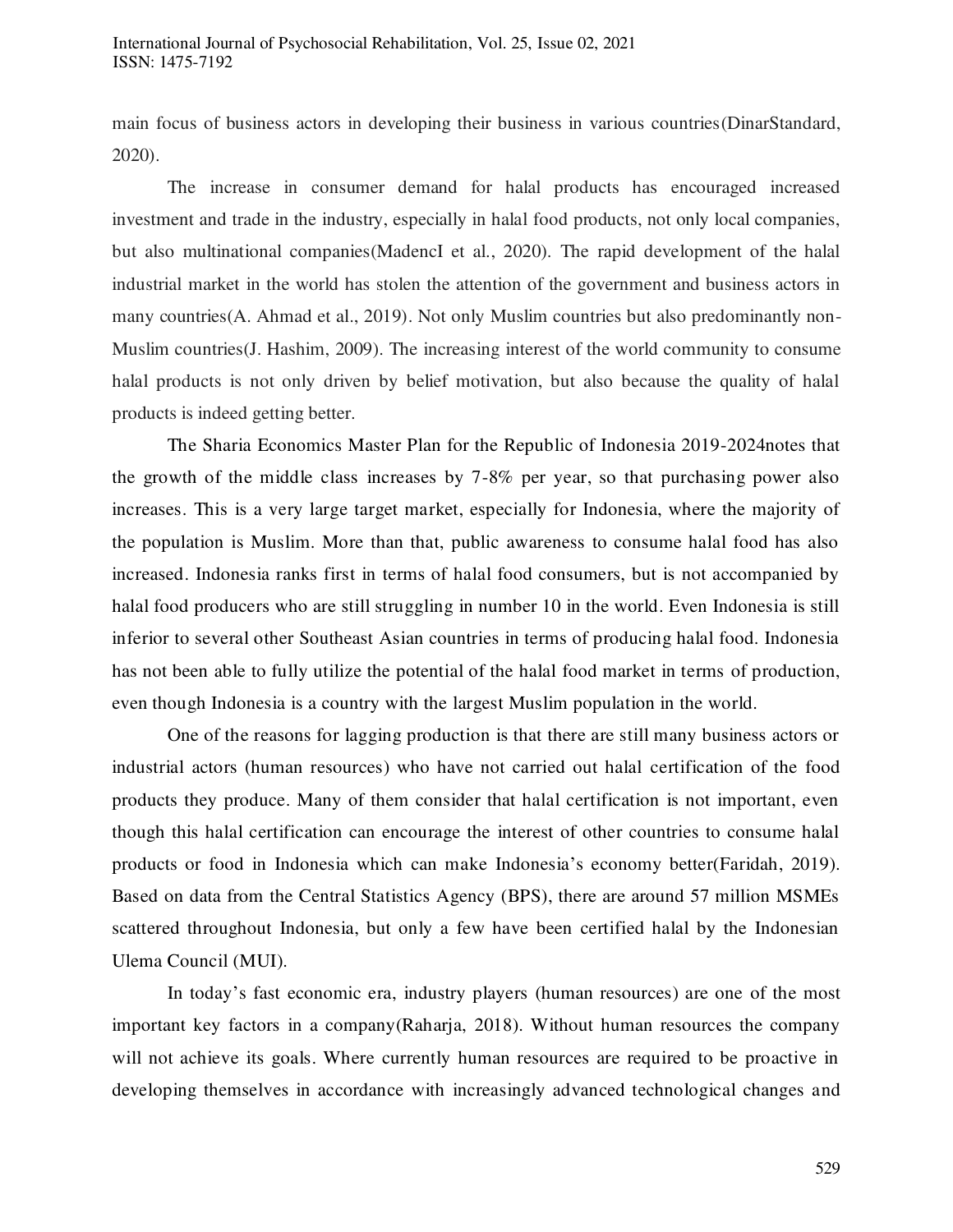make an innovation or change that can help the existence of the company. Therefore, to achieve this goal, reliable human resources are needed according to the required capacities(H. I. C. Hashim & Shariff, 2016).

Where quality human resources are those who can show a work behavior that can lead to the achievement of company goals(Darmawan et al., 2020). However, what is often encountered in the field is that the capabilities of the human resources owned by the company have not met the expectations of the company. This is what causes it to be the responsibility of company leaders in improving, developing and improving the performance of human resources in the organization, in order to achieve the goals set by the company.

Employee performance is a benchmark for the success of employees in carrying out their duties and jobs for which they are responsible, and if there is a decline in performance, efforts must be made to find the causative factors, then find solutions to the problem so that it does not become protracted which can hamper the achievement of goals. Performance is the result of a person's overall success during a certain period in carrying out a task compared to various possibilities such as work standards, targets or goals that have been determined by the company(Masudin et al., 2020). Performance or work performance is the result of work in quality and quantity achieved by an employee in carrying out his duties in accordance with the responsibilities assigned to him. A person's performance is a combination of abilities, effort and opportunities that can be assessed from the results of his work(Yama et al., 2019).

In addition to the human resource factor which greatly influences company performance, the role of the leader is one of the factors in influencing the performance of human resources. Leadership is very important in a company because it becomes a role model in a company and is very necessary to increase the company's competitiveness in a sustainable manner(Ferreras Méndez et al., 2017). Leadership is the ability to influence groups towards achieving goals. Leadership is the ability to influence groups towards achieving goals, where good leaders will be able to channel their optimism and knowledge so that their employees can carry out their duties properly(Platonova & Tulupieva, 2020). A leader must have the ability to motivate others to do something according to common goals, in other words every leader must show a good example because employees always highlight their leader(Yeganegi & Zadeh, 2020).

Another factor that can improve employee performance apart from leadership is compensation. Compensation is an award for employee work performance(Law, 2016).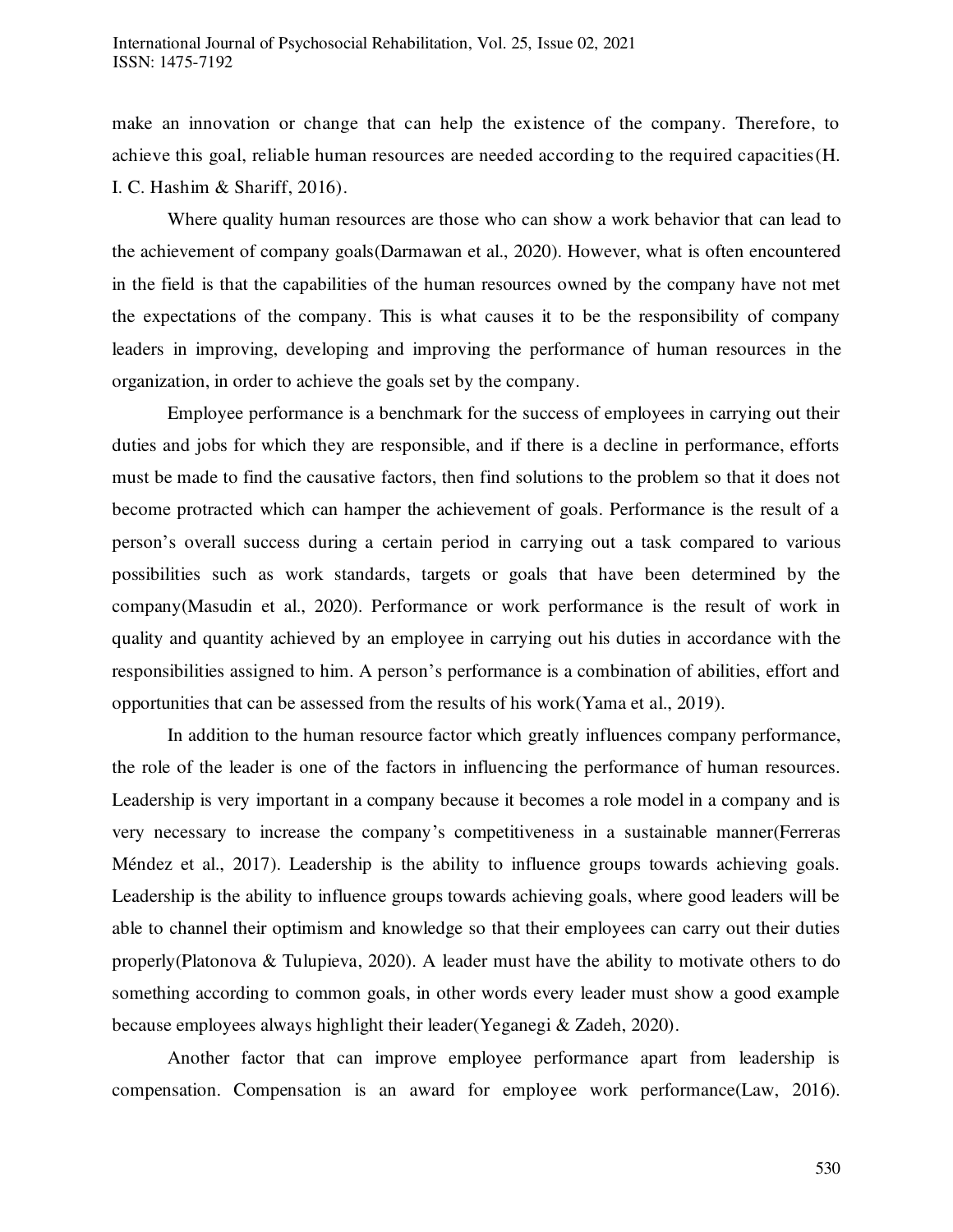Compensation is everything that employees receive in the form of salaries, wages, incentives, bonuses, premiums, medical treatment, insurance, and other similar items that are paid directly by the company. Compensation is an important factor and a concern for many organizations in maintaining and attracting quality human resources. Compensation is important for employees as individuals because the amount of compensation reflects the size of their work among the employees themselves, their families and the community(Ingsih et al., 2017). Compensation is often also called an award and can be defined as any form of award given to employees as remuneration for their contribution to the organization(Hartati, 2020).

Another cause that affects performance is work motivation. Motivation is the willingness of individuals to make high efforts to achieve organizational goals (Parijat & Bagga, 2014). Motivation has characteristics that cannot be separated from human nature which individually have different characteristics from one another. Work motivation is needed by employees to improve performance(Efendi et al., 2020). Motivation given can be in the form of rewards if employees excel(Chelazzi et al., 2013), providing appropriate incentives according to applicable standards(Oustric et al., 2020). With work motivation, it will greatly affect an employee's psychology, because with work motivation, employees will be motivated and selfconfidence will arise which will lead to a spirit of work. Work motivation that grows from within high employees will increase performance and job satisfaction in completing a job(Green & Heywood, 2008). In addition, work motivation can arise from other people, motivation can arise from colleagues, or it can also arise from their superiors and even from their subordinates(Abuhashesh et al., 2019). The higher the work motivation of the employees in completing their work, the higher the employee's performance and satisfaction(Paais  $\&$ Pattiruhu, 2020).

In an organization, in achieving company goals, solid teamwork is needed so that it makes it easier for the company to achieve predetermined company goals. Teamwork is a form of group work with complementary skills and is committed to achieving pre-agreed targets to achieve common goals effectively and efficiently(Mariana, 2016). Teamwork is a group whose individual efforts produce higher performance than the number of individual inputs. It must be realized that cooperation is the amalgamation of various persons into one person to achieve common goals. These goals are not personal goals, nor are the goals of the team leader, nor are the goals of the most popular person on the team. If one of the players plays the wrong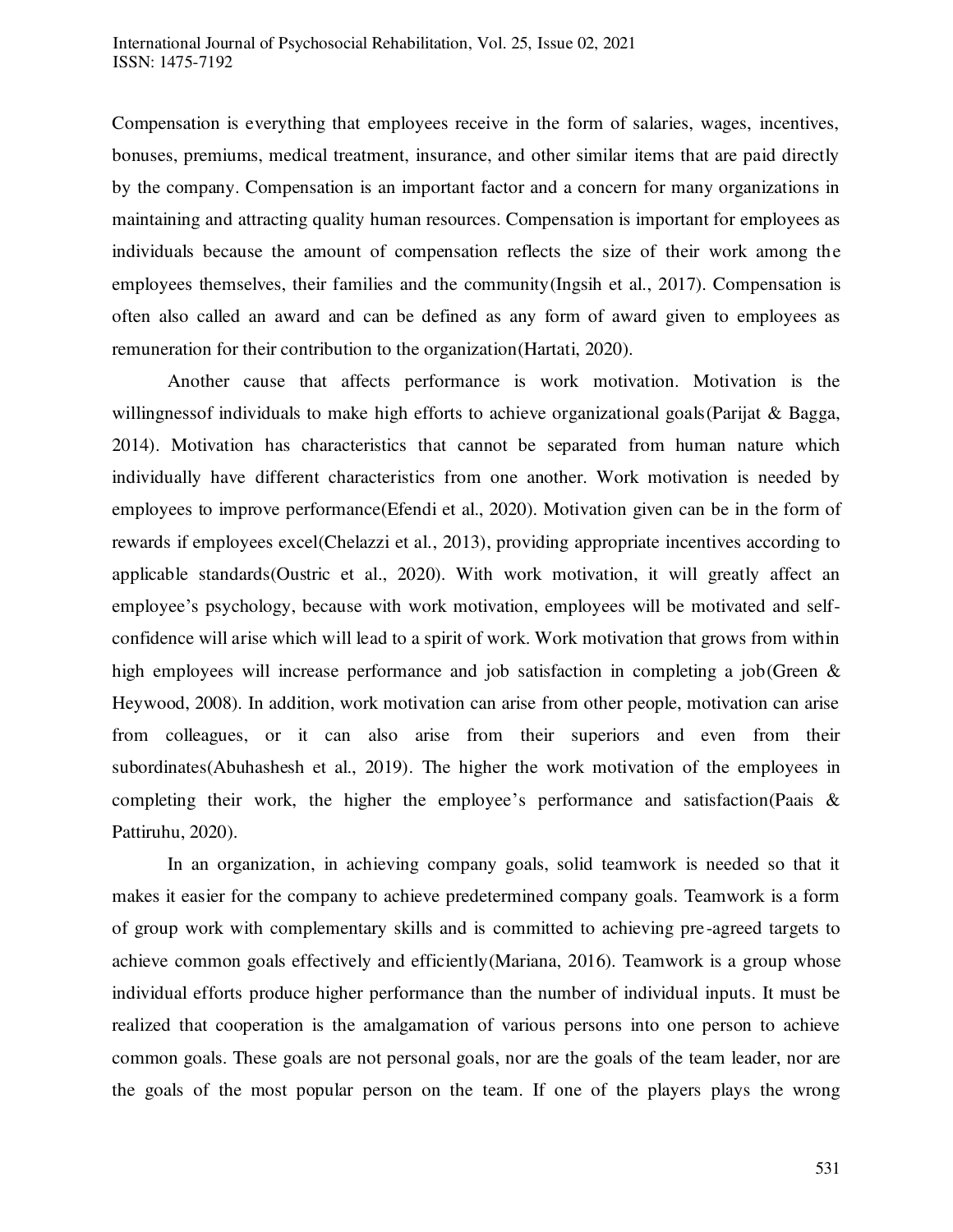instrument, it will cause disharmony. Teamwork will be successful only if they can elim inate competition and concentrate on differences of opinion. It can be synthesized that teamwork is a group of people with different abilities, talents, experiences and backgrounds who come together to achieve one goal in one or more activities(Holtz et al., 2020). The indicators are seen in cooperation, one-way goals, dialogue, delegation and organization(Barakat Abuashour & Hassan, 2019).

Furthermore, to determine the variables that can affect employee performance, the researcher uses the reseach gap to strengthen the variables that are used as reasons for determining the following research variables. The research gap is attached which is used as a support in determining the variables that affect employee performance. According to Vipraprastha et al., (2018), Chen et al., (2018), Rao & Kareem Abdul, (2015), Jamal et al., (2021) leadership has a negative effect on performance, whereas according to research of Yunarsih et al., (2020), Pratomo & Arifin, (2020), Wahidin et al., (2020)research of shows leadership has a positive effect on performance.

According to Cheng et al., (2015), Anthonia. N et al., (2019),J. Chen et al., (2019) research shows that compensation has a negative effect on performance, whereas according to Syahreza et al., (2017), Sudiardhita et al., (2018), Candradewi & Dewi, (2019), Brasilio & Tridayanti, (2020) findings that compensation has a positive effect on performance.

According to Jusmin et al., (2016), Lubis, (2019),Yuniawan et al., (2020)research findings shows work motivation has a negative effect on performance, whereas according othersresearchsshows work motivation has a positive effect on performance(Agung et al., 2020; Purwanto, 2020; andIrwan et al., 2020).

Based on research of Hoegl & Parboteeah, (2007), Bäker & Pull, (2017), Ibrahim et al., (2019) shows that teamwork has a negative effect on performance, whereas according to othersresearchsshows teamwork has a positive effect on performance(I. Ahmad & Manzoor, 2017; and Nurhayati et al., 2018).

Based on the research phenomenon that is explained on each of each variable and is strengthened by the research gap conducted in previous studies, it shows inconsistent results for each variable in influencing employee performance. It is necessary to develop further research in solving these problems, to describe whether through leadership, compensation, motivation and teamwork can improve human resource performance again. So that researchers are interested in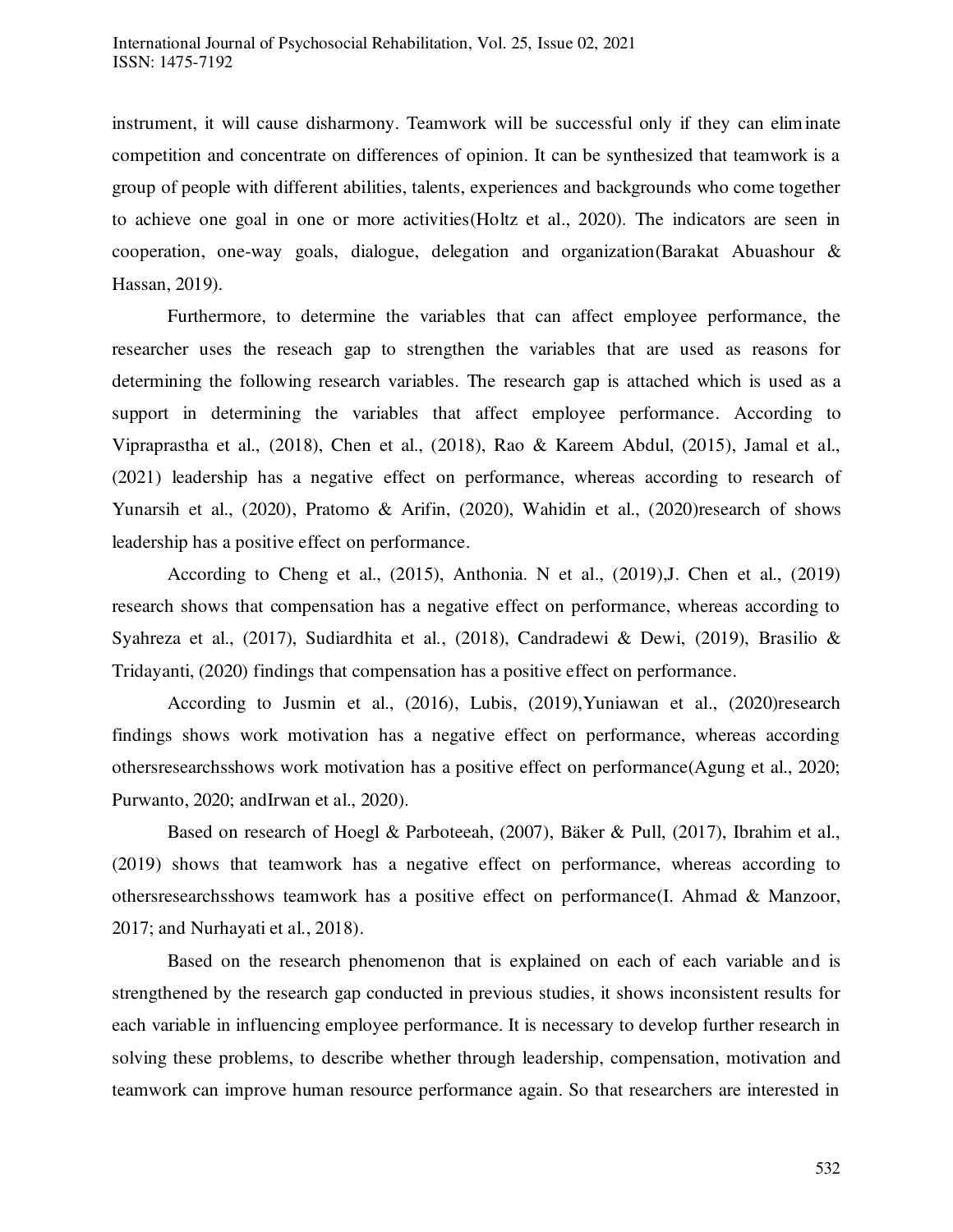examining models of improving employee performance through leadership, compensation, motivation and teamwork at halal food industry companies in Indonesia, a case study from X halal food company.

#### **MATERIAL AND METHODOLOGY**

 The dependent variable in this study is employee performance (Y). The independent variables in this study are leadership  $(X^1)$ , Compensation  $(X^2)$ , Motivation  $(X^3)$ , Teamwork  $(X^4)$ .

In this study, the population is all employees of the Halal Food Industry at PT. X (X halal food company) as many as 161 people. Sampling in this study using census sampling technique. Because census sampling or saturated sampling is a sampling technique involving all members of the population.

The primary data of this research comes from the results of field observations and data about respondents. Then the secondary data in this study comes from theoretical literature, literature, previous research, books that are related to research variables and so on. Data collection methods used were observation, questionnaires, and literature study.

The method of analysis is carried out by means of validity testing, reliability testing, classical assumption test, test, heteroscedasticity test, multicollinearity test, and multiple linear regression. Testing the hypothesis in this study using multiple regression analysis, namely t test (t statistic), F test (goodness of fit model), and test the coefficient of determination  $(R^2)$ .

#### *Statistical Analysis*

Statistical analysis in this study used the Statistical Package for Social Science (SPSS) software. Questionnaire data that has been given to employees is determined by a Likert scale. Each question that has been made will be measured using 5 scales which have different weights. In determining the scale, a measurement scale or scale range is used. The scale range is used to measure the length and shortness of the intervals in the measuring instrument, so that the measuring tool is used in measuring the results of quantitative data (Sugiyono, 2018).

The method of analysis is carried out by means of validity testing, reliability testing, classical assumption test, test, heteroscedasticity test, multicollinearity test, and multiple linear regression. Validity test is done by comparing the corrected item-total correlation value with r table. If the corrected item-total correlation value is greater than r table and the value is positive, then the data is declared valid. Reliability test to measure reliability is Alpha Cronbach ( $\alpha$ ).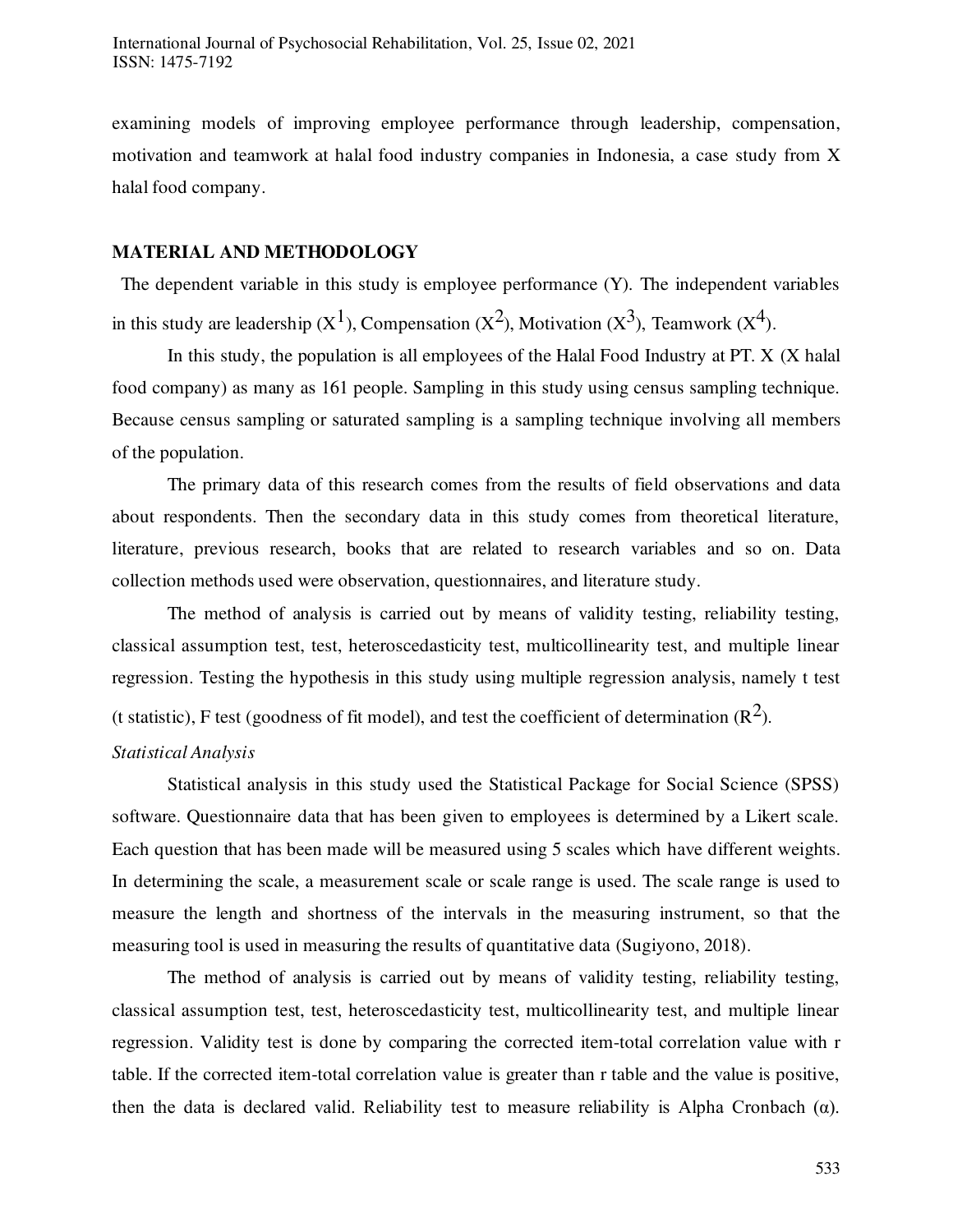According to Ghozali (2013), a variable is said to be reliable or unreliable if the Cronbach Alpha results> 0.60=reliable and the Cronbach Alpha results <0.60=unreliable. The classic assumption test is used to get a good regression model. The normality test in this study was detected using the Kolmogrov Smirnov test. The basis for the decision making for the Kolmogorov-Smirov (K-S) test is that if the Kolmogorov-Smirov significance value is greater than 0.05, the residual data is normally distributed. On the other hand, the Kolmogorov-Smirnov significance is less than 0.05, so the residual data is abnormally distributed Ghozali (2013). Heteroscedasticity test in research using the Glejser test. The basis for decision making in the Heteroscedasticity Test is that if the significance value is greater than 0.05, the conclusion is that heteroscedasticity does not occur and if the significance value is smaller than 0.05, the conclusion is heteroscedasticity occurs. The multicollinearity test is carried out by looking at the tolerance value and Variance Inflation Factor (VIF) from the results of the analysis using the Statistical Package for Social Science (SPSS). If the Tolerance value  $\geq 0.1$  and the VIF value  $\leq 10$ , it can be concluded that there is no multicollinearity between variables in the regression model Ghozali (2013).

Testing the hypothesis in this study using multiple regression analysis, namely t test (t statistic), F test (goodness of fit model), and test the coefficient of determination (R2). Multiple linear regression analysis is used to find the regression equation or the influence between leadership  $(X1)$ , compensation  $(X2)$  motivation  $(X3)$  and teamwork  $(X4)$  together on employee performance (Y). The formula used is Ghozali (2013):  $Y = a + b_1X_1 + b_2X_2 + b_3X_3 + b_4X_4 + e$ .

Testing the hypothesis in this study with multiple regression analysis, namely the t test is used to test each independent variable with the dependent variable. While the F test is used to test all dependent variables with independent variables. The criteria for testing the goodness of fit model (statistic F) in this study are the 5% significance level used and the 5% significance level used. Based on the background previously described, the hypotheses of this study are:

- 1. Does the idea of leadership have a significant effect on employee performance in the X halal food company in Indonesia?
- 2. Does the idea of compensation have a significant effect on employee performance in the X halal food company in Indonesia?
- 3. Does the idea of motivation have a significant effect on employee performance in the X halal food company in Indonesia?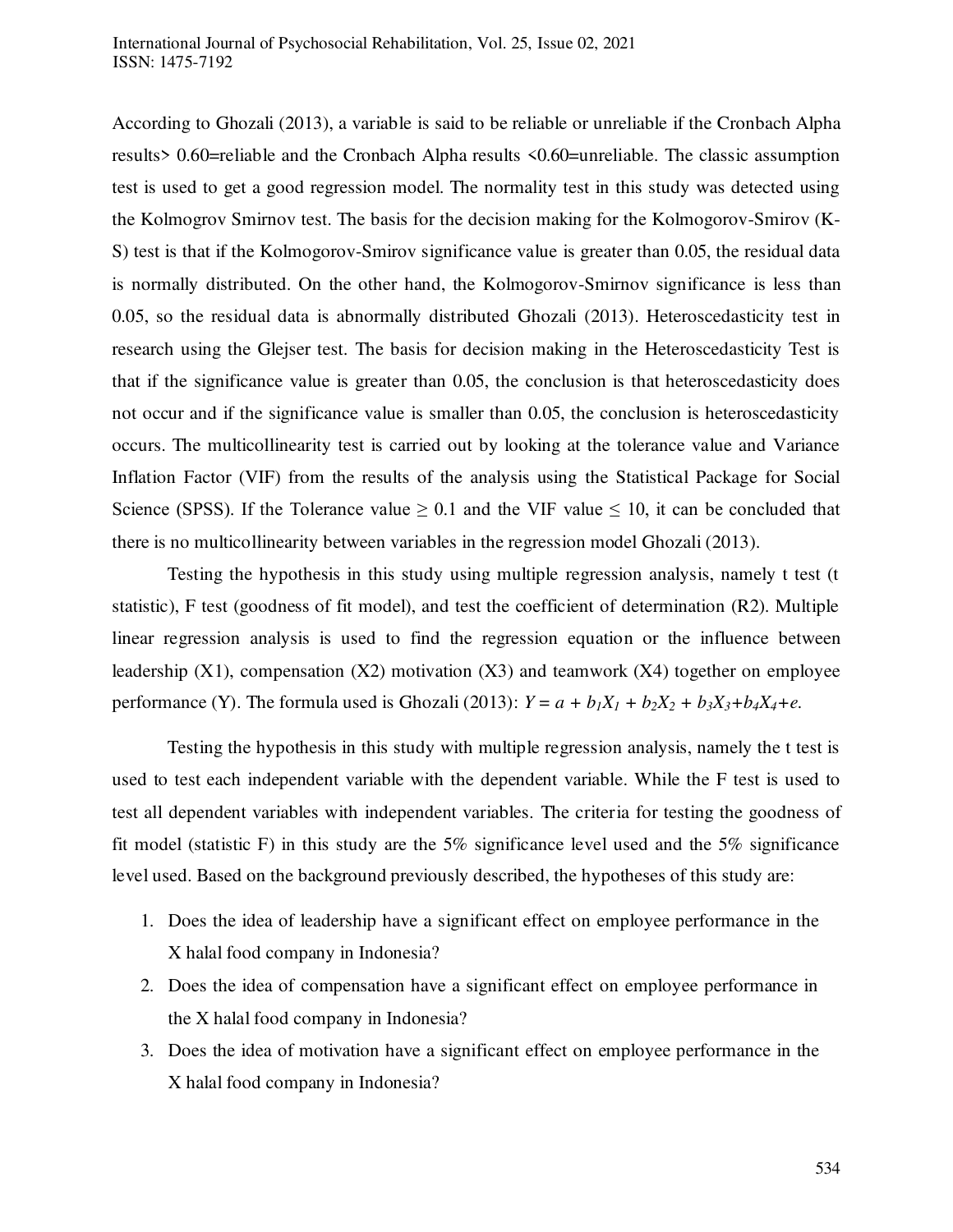International Journal of Psychosocial Rehabilitation, Vol. 25, Issue 02, 2021 ISSN: 1475-7192

4. Does the idea of teamwork have a significant effect on employee performance in the X halal food company in Indonesia?

# **RESULTS AND DISCUSSION**

# **Characteristics of X halal food company Employees**

The general description of respondents or characteristics of X halal food company employees in this study can be described in the following table:

**Table 1**Descriptive statistics of X halal food company employees

| <b>Characteristics</b>            | Frequency        | Percentage $(\%)$            |  |
|-----------------------------------|------------------|------------------------------|--|
| <b>Questionnaire Distribution</b> |                  |                              |  |
| Distributed questionnaires        | 161              | 100                          |  |
| Brokenquestionnaires              | 23               | 14.28                        |  |
| Acceptedquestionnaires            | 161              | 100                          |  |
| Processed questionnaires          | 133              | 82.60                        |  |
| Gender                            |                  |                              |  |
| Male                              | 84               | 63.16                        |  |
| Female                            | 49               | 36.84                        |  |
| Age (year)                        |                  |                              |  |
| 18-21                             | 34               | 25.56                        |  |
| 22-25                             | 44               | 33.08                        |  |
| 26-29                             | 21               | 15.78                        |  |
| 30-33                             | 12               | 9.02<br>5.26<br>3.00<br>5.26 |  |
| 34-37                             | $\tau$           |                              |  |
| 38-41                             | $\overline{4}$   |                              |  |
| $42 - 45$                         | $\boldsymbol{7}$ |                              |  |
| 46-49                             | $\overline{4}$   | 3.00                         |  |
| <b>Marital Status</b>             |                  |                              |  |
| Single                            | 102              | 76.69                        |  |
| Married                           | 31               | 23.31                        |  |
| <b>Education</b>                  |                  |                              |  |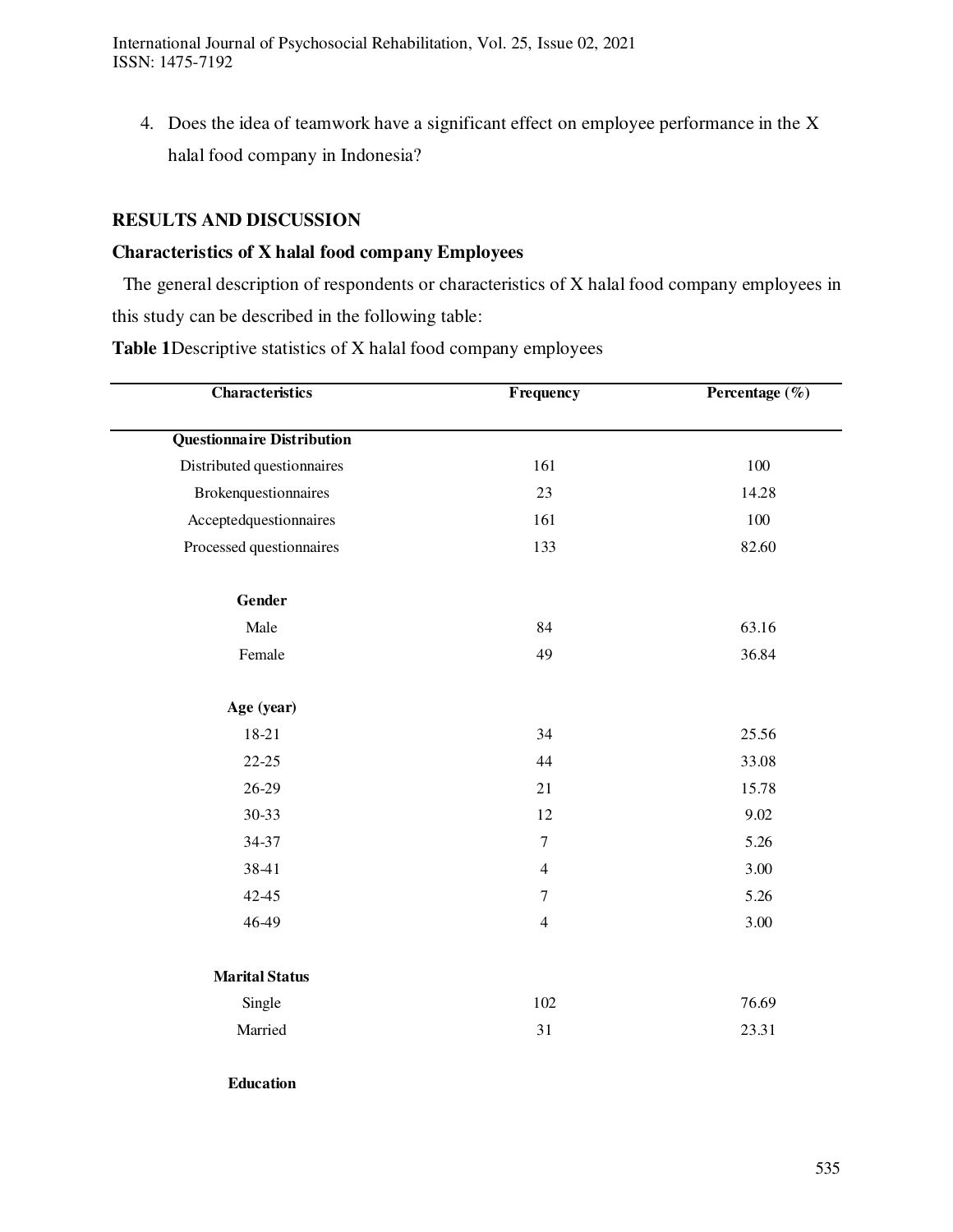| High school                      | 114 | 85.72 |  |
|----------------------------------|-----|-------|--|
| Bachelor                         | 19  | 14.28 |  |
| <b>Years of service (mounth)</b> |     |       |  |
| $1 - 20$                         | 10  | 7.51  |  |
| 21-39                            | 36  | 27.06 |  |
| 40-59                            | 18  | 13.53 |  |
| 60-79                            | 20  | 15.03 |  |
| 80-99                            | 13  | 9.77  |  |
| 100-119                          | 14  | 10.52 |  |
| 120-139                          | 17  | 12.78 |  |
| 140-159                          | 5   | 3.75  |  |
|                                  |     |       |  |

International Journal of Psychosocial Rehabilitation, Vol. 25, Issue 02, 2021 ISSN: 1475-7192

**Table 2** The results of multiple regression analysis

| <b>Model</b><br>Unstandardized |              | Standardized |              | Sig.  | <b>Collinearity Statistics</b> |           |       |
|--------------------------------|--------------|--------------|--------------|-------|--------------------------------|-----------|-------|
|                                | Coefficients |              | Coefficients |       |                                |           |       |
|                                | В            | Std. Error   | <b>B</b> eta |       |                                | Tolerance | VIF   |
| (Constant)                     | ,998         | ,173         |              | 5,771 | ,000                           |           |       |
| Leadership                     | ,108         | ,053         | ,169         | 2,049 | ,043                           | ,304      | 3,290 |
| Compensation                   | ,162         | ,045         | ,265         | 3,566 | ,001                           | ,375      | 2,663 |
| Motivation                     | ,175         | .061         | ,206         | 2,878 | ,005                           | ,405      | 2,469 |
| <b>Teamwork</b>                | ,322         | ,088         | ,325         | 3,651 | ,000                           | ,262      | 3,820 |
|                                |              |              |              |       |                                |           |       |

Questionnaires distributed to respondents with a total of 161 questionnaires returned entirely. With 28 damaged questionnaires and 133 questionnaires processed. Then processed using Microsoft Excel and SPSS 21 software.

Based on the data above, it is known that in this study the majority were men as much as 63% and women as much as 39%. The description of respondents based on age can be seen that the largest respondents in this study were aged between 22-25 years, while respondents aged 18-21 years were 34 people, and the average respondent in this study was under 30 years old. The description of respondents based on marital status can be seen that most of the respondents in this study were not married, and the rest were married. The description of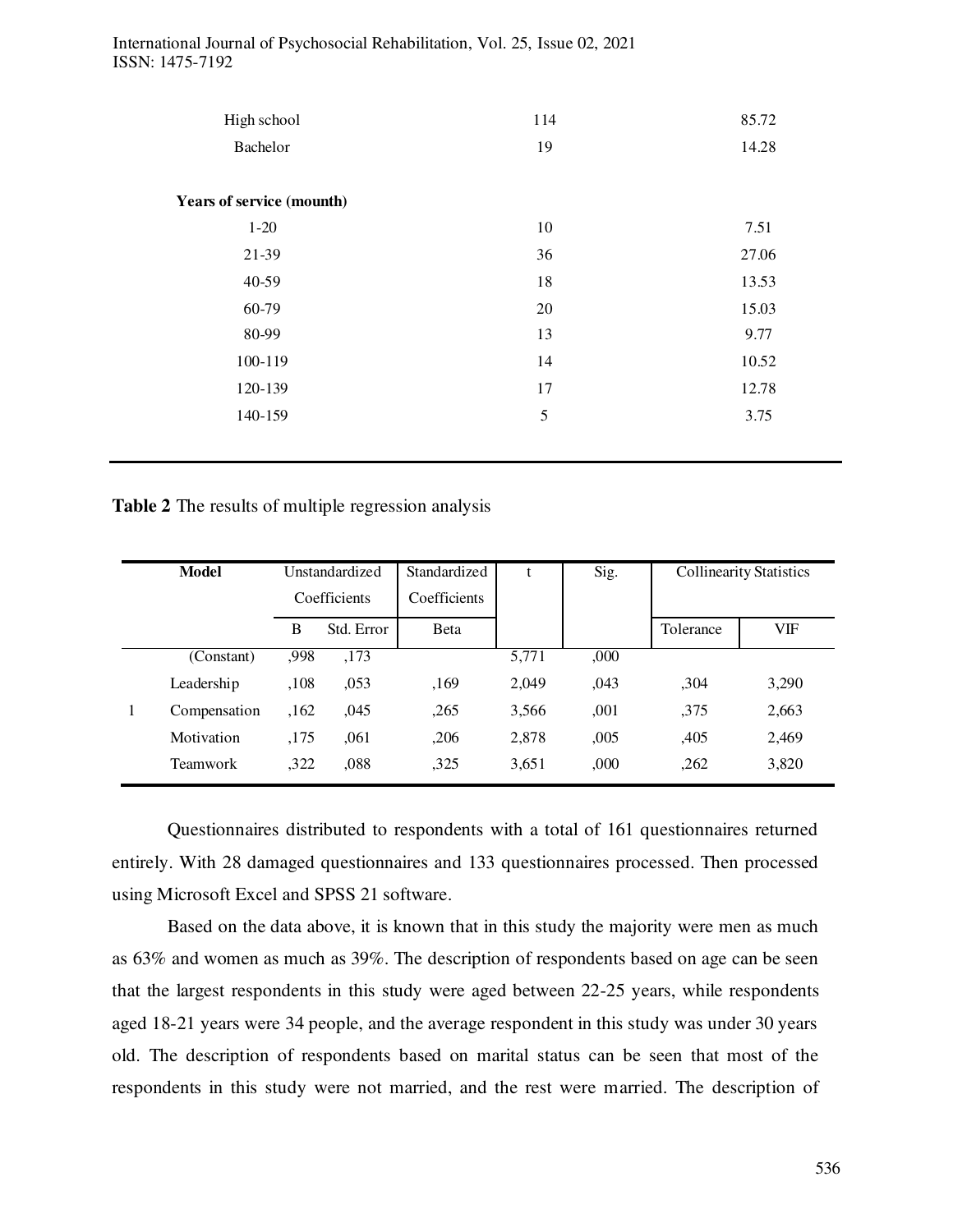respondents based on education can be seen that most of the respondents in this study had high school education. Respondents based on marital status note that most of the respondents in this study had a working period of less than 5 years, and the rest were between 6 years and 13 years.

Based on figure 2 above, the halal industry stakeholders in Indonesia consist of 1) the government that accepts applications for halal certification and issuance of halal certificates; 2) Halal Inspection Agency (LPH) that carries out inspection and / or testing activities for the halalness of products; 3) Indonesian Council of Ulama (MUI) which stipulates the fatwa of halal products; and 4) Business actors who carry out business activities in the territory of Indonesia and are required to implement and maintain consistency in the implementation of the halal guarantee system.

#### **Identification of Improving Employee Performance in X halal food company**

Based on the results of the validity test on the question indicator, all variables have a value of r count> r table at a significance level of 5% of 0.170 with a sample size of 133.Based on the results of the reliability test, the results show that the Cronbach Alpha value of each variable is more than 0.6 so that it can be stated reliable. Based on the results of the normality test using the One Sample Kolmogorov Smirnov Test, the residual value of the Asymp Sig (2 tailed) model is 0.491> 0.05. This means that the data is normally distributed.

In the results of the data above, it can be seen if all variables have a VIF value  $\leq 10$ and a tolerance value  $\geq 0.1$ . This shows that all research variables of leadership, compensation, motivation and teamwork do not show any multicolored symptoms from the regression model.

It can be seen from the table above that after the heteroscedasticity test was carried out using the Glacier test, from the results of the glacier test the significance probability was above the 5% or 0.05 confidence level in all variables. So that the regression model is feasible to use in testing.It can be seen from the results of the validity test on the question indicator, all variables have a value of r count> r table at a significance level of  $5\%$  of 0.170 with a sample size of 133.

Based on the results of the reliability test, it was found that the Cronbach Alpha value of each variable was more than 0.6 so that it could be declared reliable.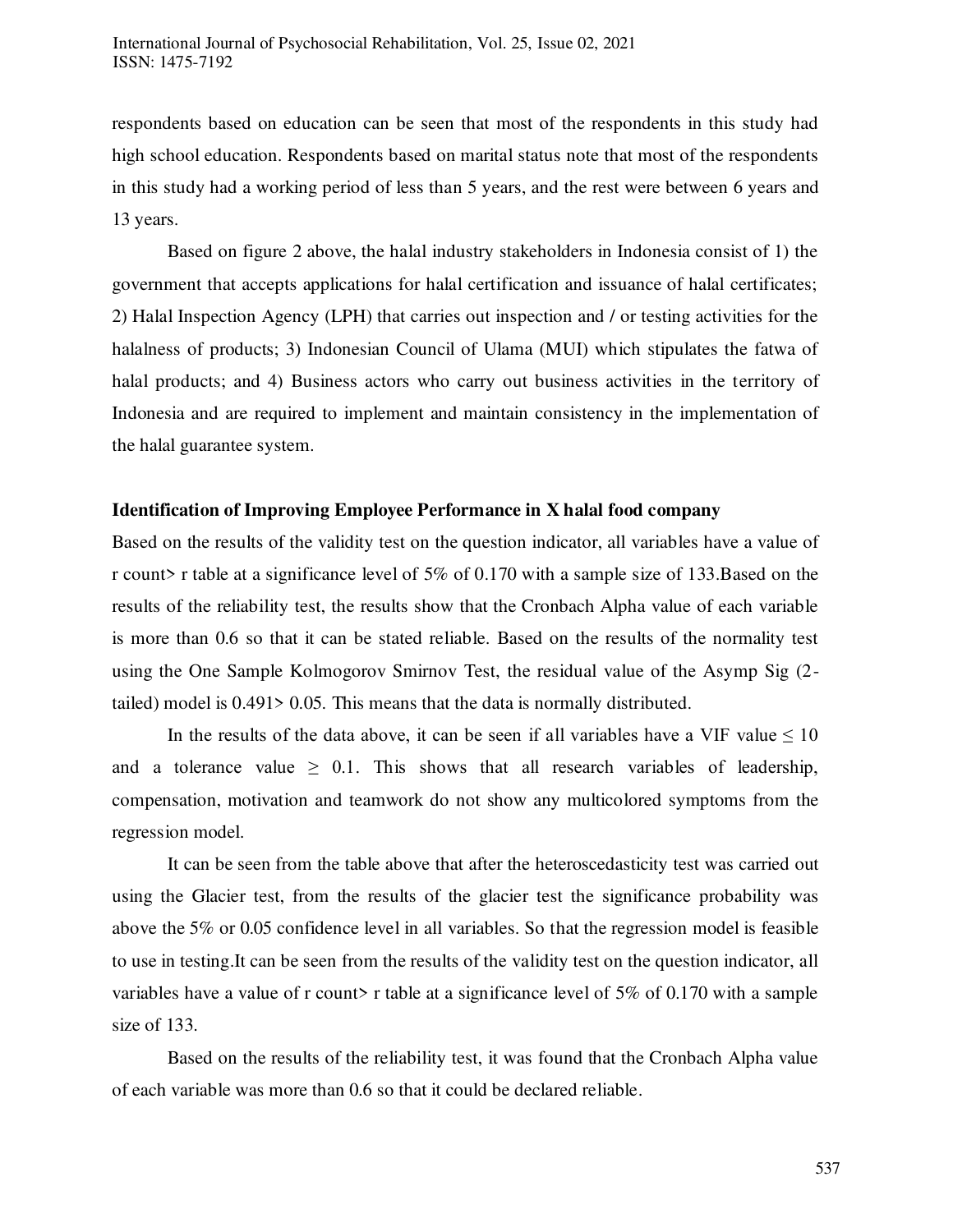# Classical Assumption Test and Normality

Based on the results of the normality test using the One Sample Kolmogorov Smirnov Test, the residual value of the Asymp Sig (2-tailed) model is 0.491> 0.05. This means that the data is normally distributed.

#### *Multicollinearity Test*

In the results of the data above, it can be seen if all variables have a VIF value  $\leq 10$ and a tolerance value  $\geq 0.1$ . This shows that all research variables of leadership, compensation, motivation and teamwork do not show any multicolored symptoms from the regression model.

#### *Heteroscedasticity Test*

It can be seen from the table above that after the heteroscedasticity test was carried out using the Glacier test, from the results of the glacier test the significance probability was above the 5% or 0.05 confidence level in all variables. So that the regression model is feasible to use in testing.

The results of multiple regression analysis can be interpreted as follows:

- The regression coefficient of the leadership variable is 0.169. A positive value indicates that if there is an increase in the leadership variable, it will be followed by an increase in the employee performance variable.
- The regression coefficient of the compensation variable is 0.265. A positive value if there is an increase in the compensation variable will be followed by an increase in the employee performance variable.
- The regression coefficient of the motivation variable is 0.206. A positive value indicates that if there is an increase in the motivation variable, it will be followed by an increase in the employee performance variable.

#### *Model Test-Coefficient of Determination (R2)*

Adjust R Square value of 0.734, which means that 73% of the variables of employee performance can be explained or influenced by the variables of leadership, compensation, motivation, team performance. While the remaining 27% is explained by other variables not examined by the researcher.

#### *F test*

It can be seen based on the table above the calculated f value of 88.421 and a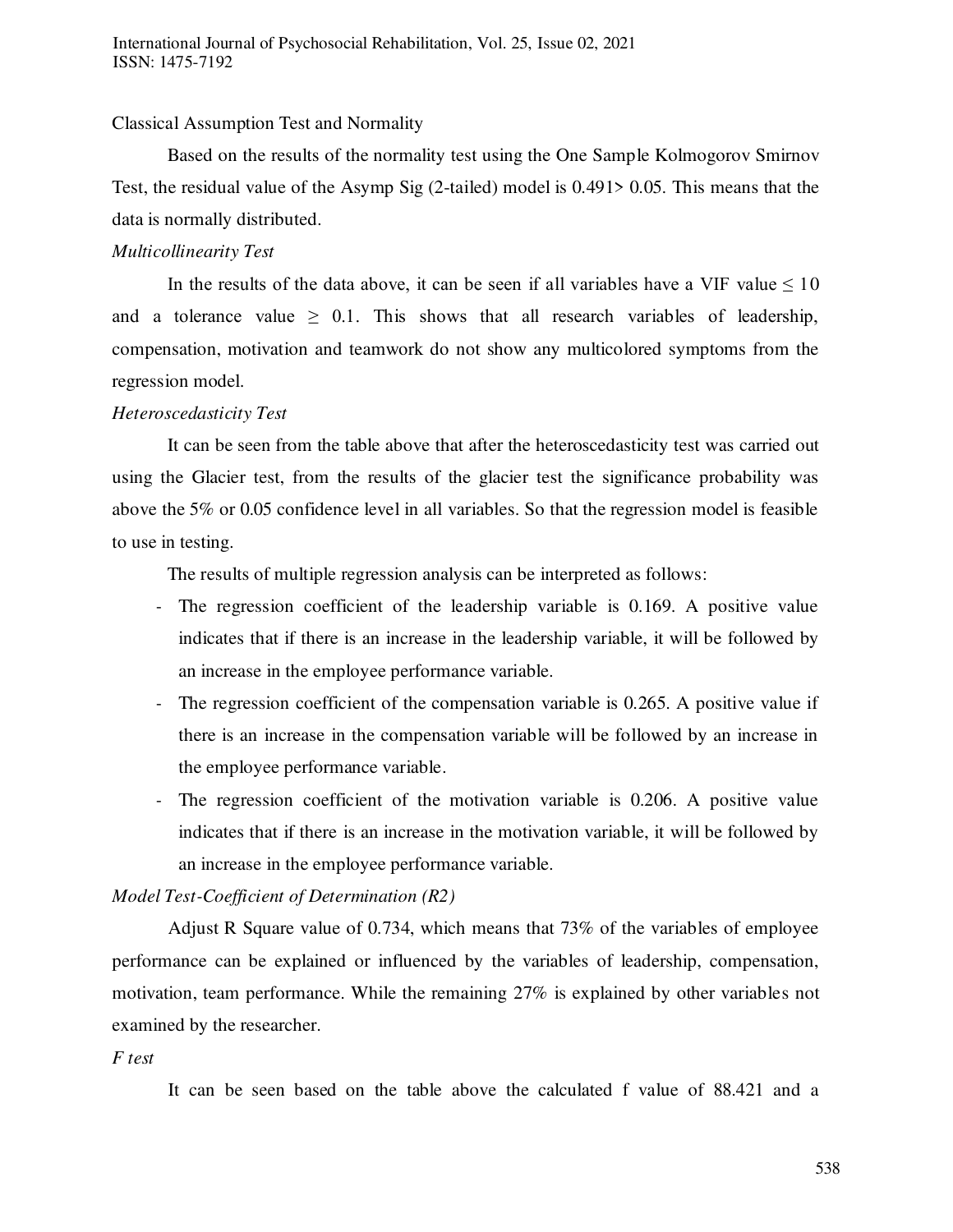significant probability value of 0.000 below the critical value of 0.05. This means that the independent variable affects the dependent variable.

# *Hypothesis Test (t test)*

Based on the data in the table above, it can be seen that the significance value of each independent variable can be seen in the Sig column, so that the hypothesis test is as follows:

- The leadership sig value is 0.043 <0.05, then H1 is accepted, that is, leadership has a positive and significant effect on employee performance.
- The sig value of compensation is  $0.001 \leq 0.05$ , then H2 is accepted, that is, leadership has a positive and significant effect on employee performance.
- The sig motivation value is  $0.005 \le 0.05$ , then H3 is accepted, that is, motivation has a positive and significant effect on employee performance.
- The sig value of teamwork is 0,000 < 0.05, then H4 is accepted, that is, teamwork has a positive and significant effect on employee performance.

The first hypothesis: The Influence of Leadership on Employee Performance of X halal food company in Indonesia. The regression coefficient of the leadership variable can be obtained a significant positive value of  $0.043 \le 0.05$ . This shows that the first hypothesis, namely leadership in this study is accepted, which means that leadership has a significant effect on employee performance.

This means that leadership has an effect on improving employee performance, the better the leadership that the company provides to employees includes being fair to all employees without any element of differentiating between employees, the leadership is able to provide direction to employees in carrying out their work, besides that the leadership also provides a sense of trust. and full freedom for employees to make decisions, it can have an impact on increasing employee performance.

The second hypothesis: The Effect of Compensation on Employee Performance in X halal food company in Indonesia. The regression coefficient of the compensation variable can be obtained a significant positive value of  $0.001 \le 0.05$ . This shows that the second hypothesis, namely the compensation model in this study, is accepted, which means that compensation has a significant effect on employee performance.

This means that compensation has an effect on employee performance but the better the compensation provided by the company to its employees includes providing facilities that can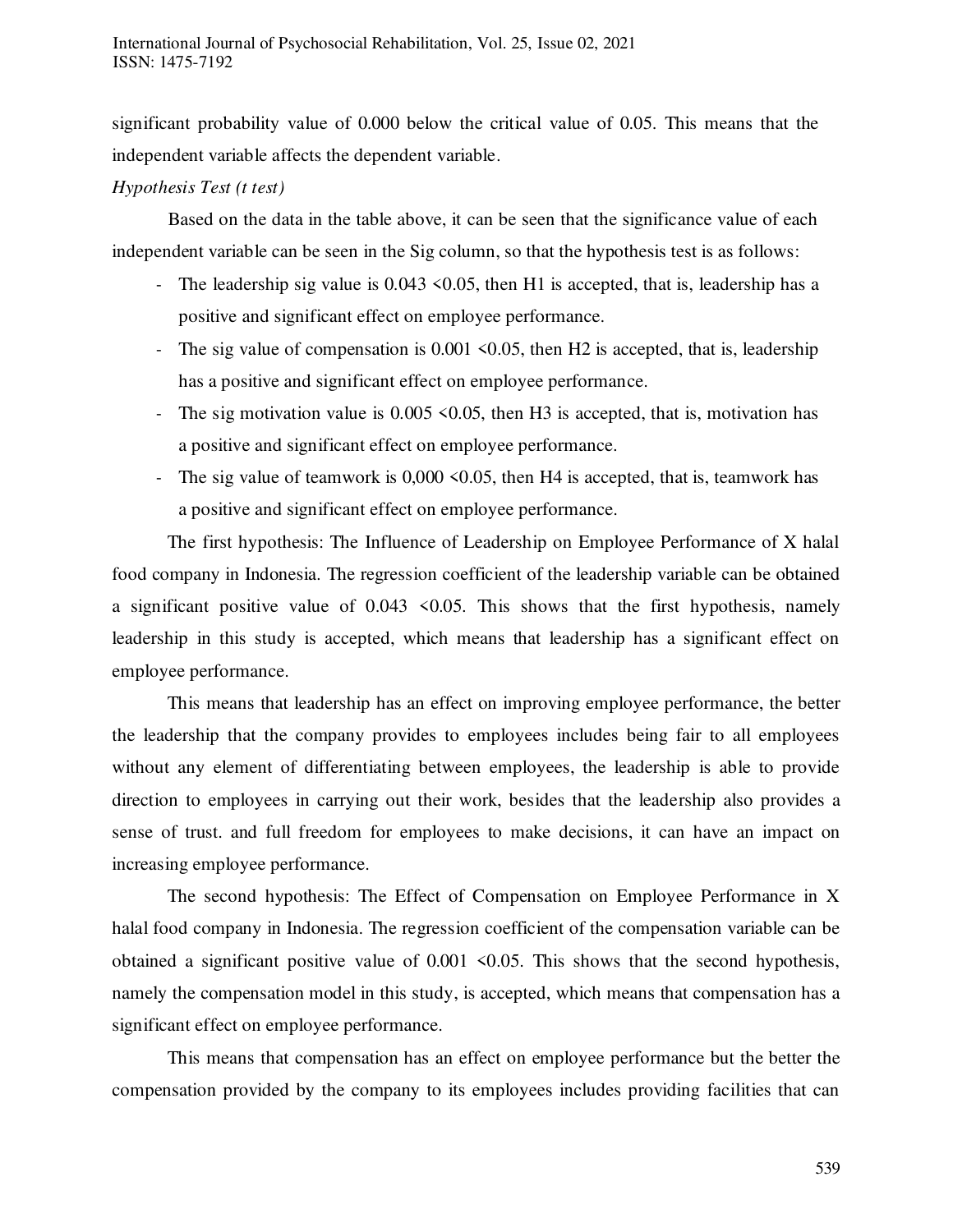support their work, providing salaries according to the workload or position of these employees, getting good guarantees such as health insurance or security guarantees and giving them status. Permanent employees as well as providing compensation between old and new employees, the employee's performance will increase.

The third hypothesis: The Effect of Work Motivation on Employee Performance in X halal food company in Indonesia. The regression coefficient of the work motivation variable can be obtained a significant positive value of 0.005> 0.05. This shows that the third hypothesis, namely work motivation in this study is accepted, which means that work motivation has a significant effect on employee performance.

This means that the better the employee's motivation will have an impact on increasing performance. Increased employee motivation can be obtained from motivation within the employee himself or from the environment, whether the condition of the relationship between employees or employees with the company, so that employee performance will increase.

The fourth hypothesis: The Effect of Teamwork on Employee Performance of Halal Food X Companies in Indonesia. The regression coefficient of the teamwork variable variable can be obtained a significant positive value of  $0.000 \le 0.05$ . This shows that the third hypothesis, namely teamwork in this study is accepted, which means that teamwork has a significant effect on employee performance.

This means that the better the employee teamwork includes mutual openness between employees or between employees and superiors in receiving input, each member can adjust well and quickly, all team members cooperate in solving a problem, and always establish good communication in carrying out work then it will have an impact on increasing performance.

# **Interpretation Analysis of the Effect of Predictor Variables on Employee Performance in X halal food company**

This research is motivated by the reseach gap which is marked by differences in previous studies. The following discussion of the results of multiple linear regression can be seen from the results of multiple regression coefficients on the leadership variable, the regression results obtained and the t test is significant positive. This means that the better the leadership the company provides to employees, the impact on employee performance will be increased. Where to improve employee performance can be done by paying attention to other factors that can improve employee performance, among others, a leader will be fair to all employees without any element of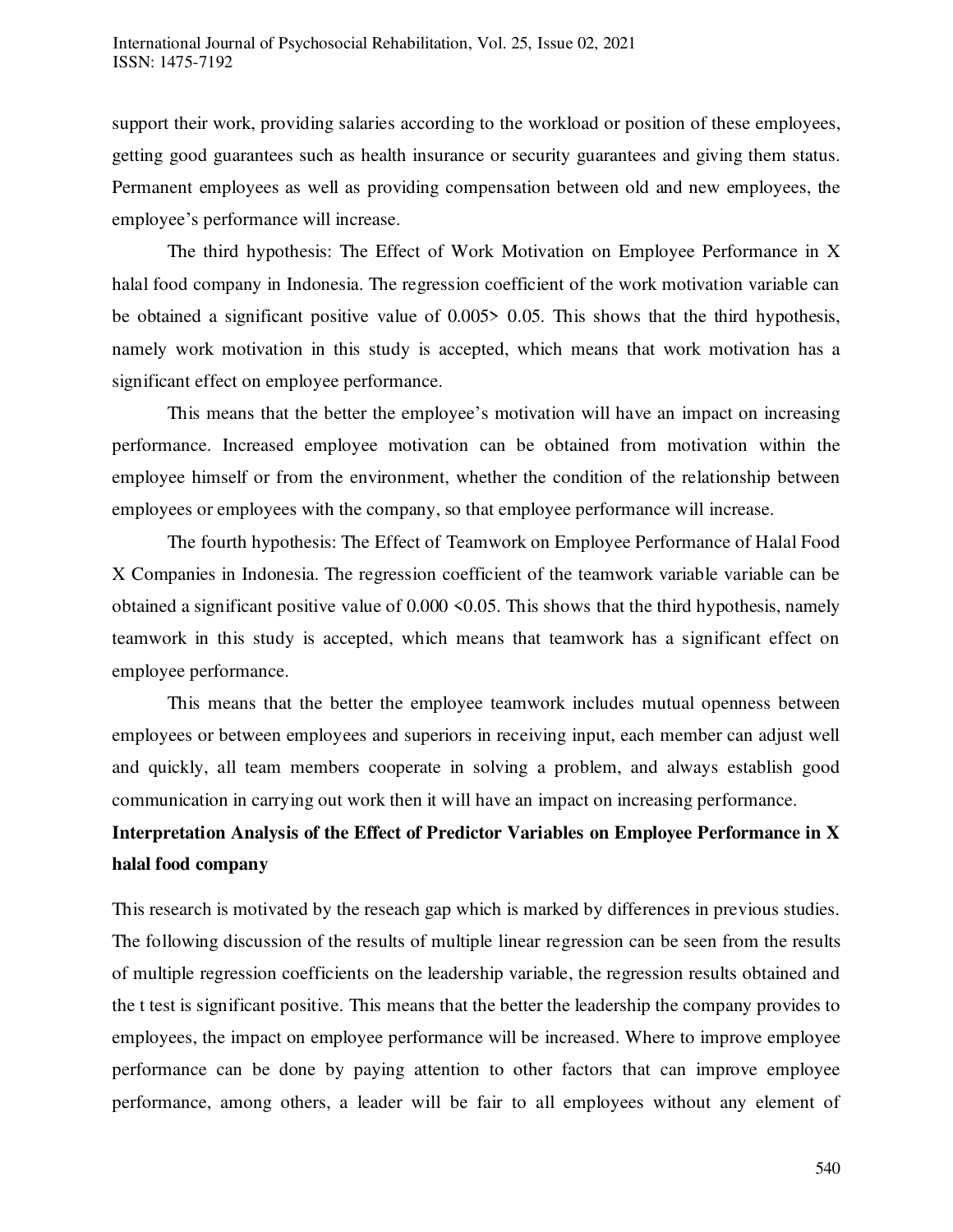differentiating between employees, the leader is able to provide direction to employees in carrying out their work, besides that leadership also gives employees a sense of complete trust and freedom to make decisions.

The results of multiple regression coefficients on the compensation variable obtained regression results and the t test was significant positive. This means that the better the compensation the company provides to its employees, the better the employee's performance will be. Where to improve employee performance can be done by paying attention to compensation factors, among others, by providing facilities that can support the work, providing a salary according to the workload or position of the employee, getting a good guarantee of health insurance or security assurance.

The results of multiple regression coefficients on the work motivation variable obtained regression results and the t test was significant positive. This means that the better the employee's motivation will have an impact on increasing performance. Where employee motivation can be obtained from motivation within the employee himself or from the environment, whether the condition of the relationship between employees or employees with the company. To improve employee performance, it can be done by paying attention to motivational factors so that the company does not give the wrong motivation to employees. Motivation given by the company can be in the form of providing opportunities to improve career paths for employees, or by fulfilling employee work needs and providing training programs that can increase employee knowledge.

Based on the results of multiple regression coefficients on the variable teamwork, the regression results and the t test are significant positive. This means that the better the employee teamwork will have an impact on increasing performance. Where employee teamwork can be obtained from paying attention to the factors of teamwork, including mutual openness between employees or between employees and superiors in receiving input, each member can adjust well and quickly, all team members cooperate in solving a problem, and always establish good communication in carrying out work.

# **CONCLUSION**

Based on the analysis of the research that has been carried out, it is found that several research results or findings, leadership has a significant positive effect on the performance of employees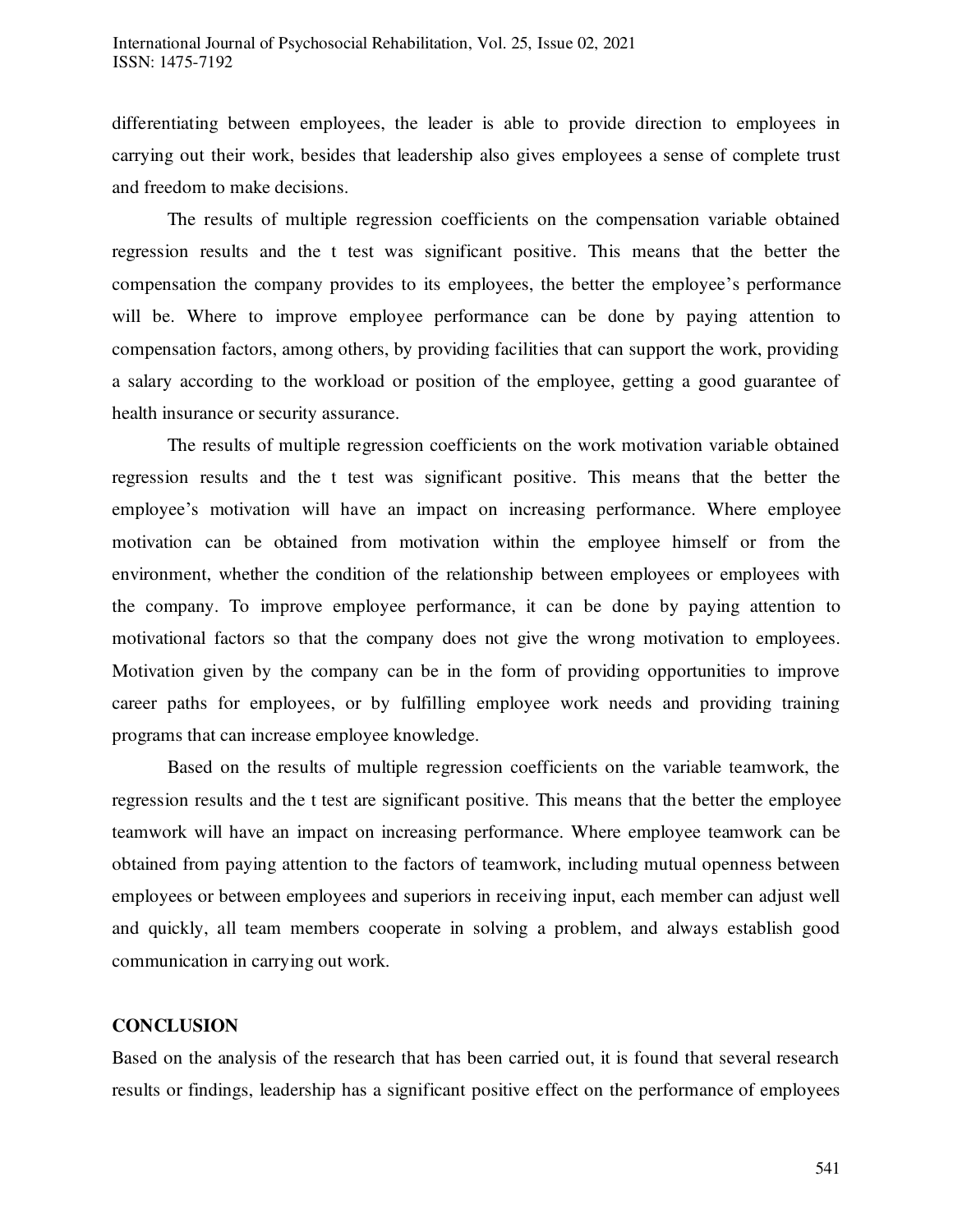of the Halal Food Industry in Indonesia, compensation, has a significant positive effect on the performance of employees of the Halal Food Industry in Indonesia. Motivation has a significant positive effect on employee performance in the halal food industry in Indonesia. Teamwork has a significant positive effect on employee performance in the halal food industry in Indonesia insight from X halal food company.

#### **REFERENCES**

- Ab. Wahab, N., & Kamarubahrin, A. F. (2019). Halal Industry: Are The Businesses Fully Awake? *Journal of Fatwa Management and Research*. https://doi.org/10.33102/jfatwa.vol16no1.216
- Abuhashesh, M., Al-Dmour, R., & Ed Masa'deh, R. '. (2019). Factors that affect Employees Job Satisfaction and Performance to Increase Customers' Satisfactions. *Journal of Human Resources Management Research*, *2019*.
- Ahmad, A., Tangngareng, T., Harun, A., & Masri, M. (2019). *Halal Product: New Market Opportunity in Challenging the Industrial Revolution 4.0*. https://doi.org/10.4108/eai.2-5- 2019.2284751
- Ahmad, I., & Manzoor, S. R. (2017). Effect of Teamwork, Employee Empowerment and Training on Employee Performance. *International Journal of Academic Research in Business and Social Sciences*, *7*(11). https://doi.org/10.6007/ijarbss/v7-i11/3472
- Anthonia. N, O., Okeke, M. N., & Ikechukwu, I. A. (2019). Compensation Management and Employee Performance in Nigeria. *International Journal of Academic Research in Business and Social Sciences*, *9*(2). https://doi.org/10.6007/ijarbss/v9-i2/5552
- Azam, M. S. E., & Abdullah, M. A. (2020). Global Halal Industry: Realities and Opportunities. *International Journal of Islamic Business Ethics*, *5*(1). https://doi.org/10.30659/ijibe.5.1.47- 59
- Bakar, A. E., Rosslee, N. N., Ariff, A. M. M., Othman, M., & Hashim, P. (2017). Consumers ' Trust and Values Towards Halal Cosmetics and Personal Care Products. *Malaysian Journal of Consumer and Family Economics*.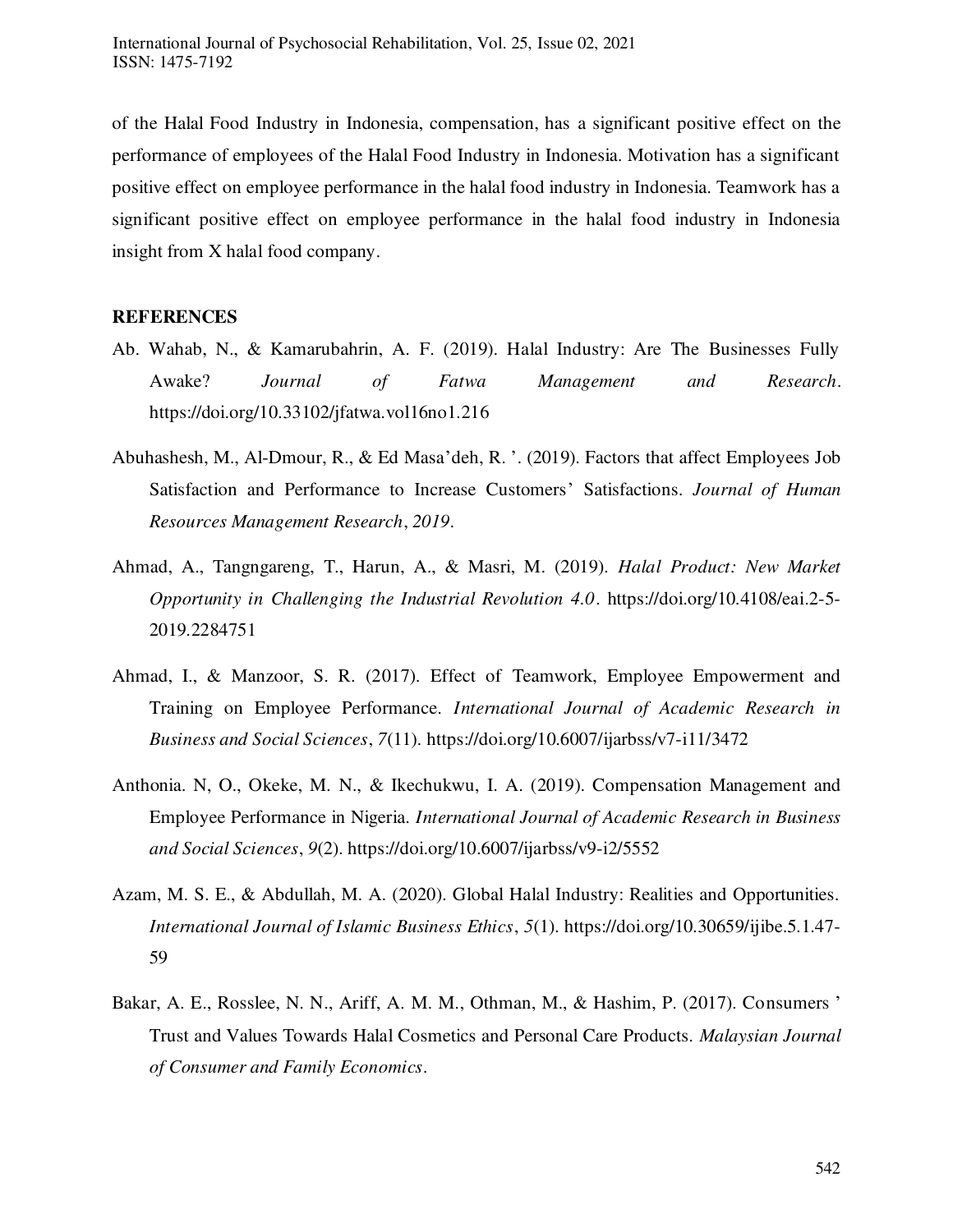- Bäker, A., & Pull, K. (2017). Who is attracted by teamwork? Evidence of multidimensional sorting from a real-effort experiment. *German Journal of Human Resource Management: Zeitschrift Für Personalforschung*, *31*(1). https://doi.org/10.1177/2397002216644571
- Barakat Abuashour, A. M., & Hassan, Z. (2019). A Conceptual Framework for Enhancing Safety Performance by Impact Cooperation Facilitation, Safety Communication and Work Environment: Jordanian Hospitals. *Sains Humanika*, *11*(2–2). https://doi.org/10.11113/sh.v11n2-2.1659
- Bashir, A. M. (2019). Awareness of purchasing halal food among non-Muslim consumers: An explorative study with reference to Cape Town of South Africa. *Journal of Islamic Marketing*, *11*(6). https://doi.org/10.1108/JIMA-04-2018-0077
- Brasilio, B. A., & Tridayanti, H. (2020). Effect of Direct and Indirect Compensation on Performance of Employees PT. Terminal Petikemas Surabaya. *Journal of World Conference (JWC)*, *2*(2). https://doi.org/10.29138/prd.v2i2.234
- Candradewi, I., & Dewi, I. G. A. M. (2019). Effect of compensation on employee performance towards motivation as mediation variable. *International Research Journal of Management, IT and Social Sciences*, *6*(5). https://doi.org/10.21744/irjmis.v6n5.711
- Chelazzi, L., Perlato, A., Santandrea, E., & Della Libera, C. (2013). Rewards teach visual selective attention. *Vision Research*, *85*. https://doi.org/10.1016/j.visres.2012.12.005
- Chen, J., Goergen, M., Leung, W. S., & Song, W. (2019). CEO and director compensation, CEO turnover and institutional investors: Is there cronyism in the UK? *Journal of Banking and Finance*, *103*. https://doi.org/10.1016/j.jbankfin.2019.03.019
- Chen, Y., Ning, R., Yang, T., Feng, S., & Yang, C. (2018). Is transformational leadership always good for employee task performance? Examining curvilinear and moderated relationships. *Frontiers of Business Research in China*, *12*(1). https://doi.org/10.1186/s11782-018-0044-8
- Cheng, M., Lin, B., & Wei, M. (2015). Executive compensation in family firms: The effect of multiple family members. *Journal of Corporate Finance*, *32*. https://doi.org/10.1016/j.jcorpfin.2014.10.014
- Damit, D. H. D. A., Harun, A., Martin, D., Othman, B. J., Othman, B., & Ahmad, H. (2019).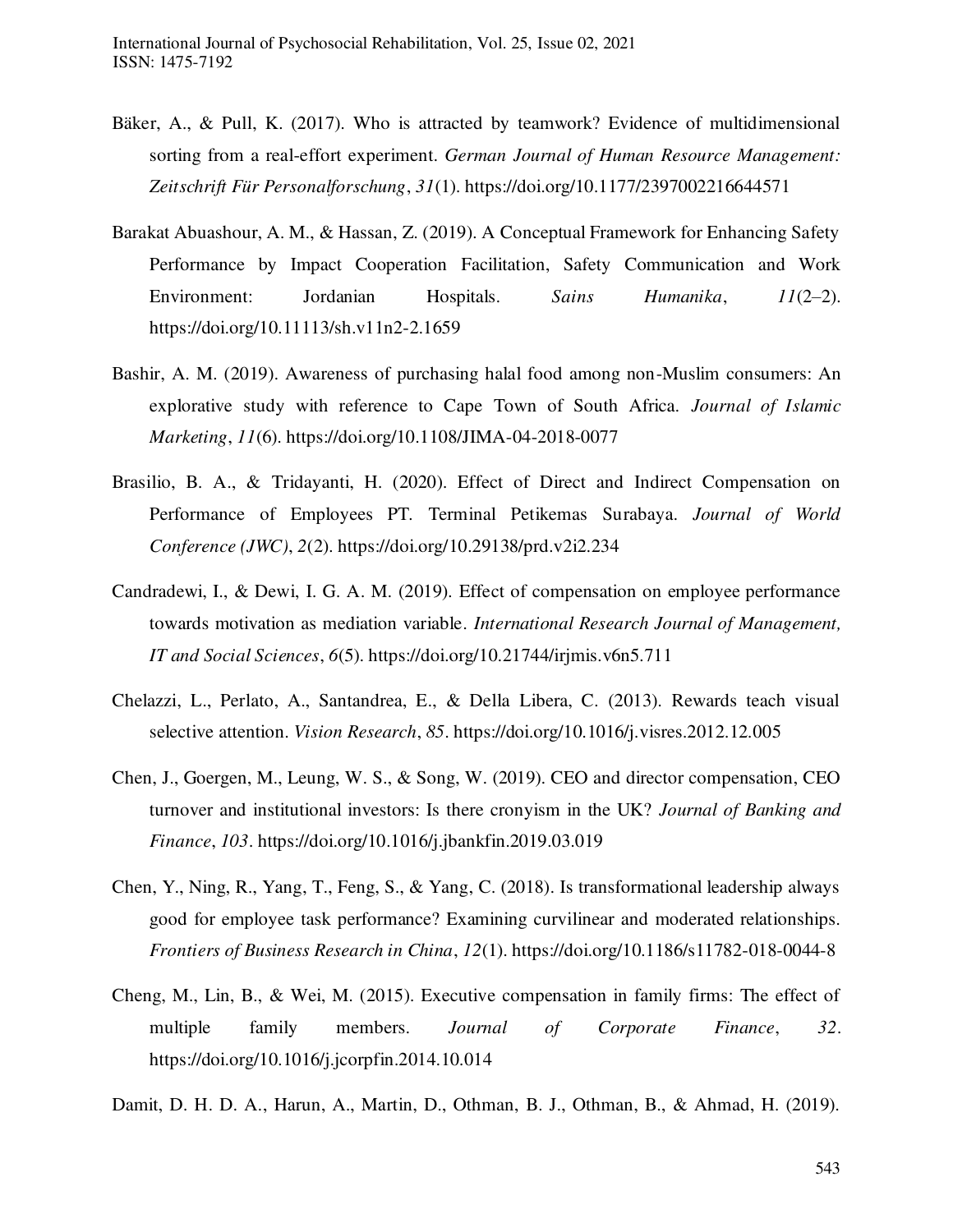What makes a non-muslim purchase halal food in a muslim country? An application of theory of planned behaviour. *Management Science Letters*, *9*(12). https://doi.org/10.5267/j.msl.2019.7.003

- Darmawan, D., Mardikaningsih, R., Sinambela, E. A., Arifin, S., Putra, A. R., Hariani, M., Irfan, M., & Hakim, Y. R. Al. (2020). The quality of human resources, job performance and employee loyalty. *International Journal of Psychosocial Rehabilitation*, *24*(3). https://doi.org/10.37200/IJPR/V24I3/PR201903
- DinarStandard. (2020). 2020/2021 State of the Global Islamic Economy Report: Thriving in Uncertainty. *Dubai Capital of the Islamic Economy DinarStandard*.
- Efendi, R., Rifa'i, M. N., Bahrun, K., Milla, H., & Suharmi. (2020). The Mediation Of Work Motivation On The Effects Of Work Discipline and Compensation On Performance Batik Msmes Employees in Yogyakarta City, Indonesia. *International Journal of Multicultural and Multireligious Understanding*, *7*(1).
- Elseidi, R. I. (2018). Determinants of halal purchasing intentions: evidences from UK. *Journal of Islamic Marketing*, *9*(1). https://doi.org/10.1108/JIMA-02-2016-0013
- Faizah, Putu Agung, A. A., & Widnyana, I. W. (2020). The Effect of Career Development and Servant Leadership on Employee Performance with Work Motivation as an Intervening Variable in the Employment Agency and Human Resources Development Denpasar City. *International Journal of Contemporary Research and Review*, *11*(01). https://doi.org/10.15520/ijcrr.v11i01.785
- Faridah, H. D. (2019). Halal certification in Indonesia; history, development, and implementation. *Journal of Halal Product and Research*, *2*(2). https://doi.org/10.20473/jhpr.vol.2-issue.2.68-78
- Ferreras Méndez, J. L., Sanz Valle, R., Alegre, J., Tsang, T., Co Nguyen Trong, Van Huong Vu, Francesca Bartolacci, Zealand, N., Nguyen, D., Nguyen, H., Nguyen, K. S., Voeten, J., Mita, G. O., Kinyuira, D., Galindo-rueda, F., Van Cruysen, A., Al Mamun, A., Kumar, N., Ibrahim, M. D., … Aktaş, E. (2017). Influence of Generic Strategies on Performance of Metal Works Sme Businesses in Naivasha Town. *Procedia - Social and Behavioral*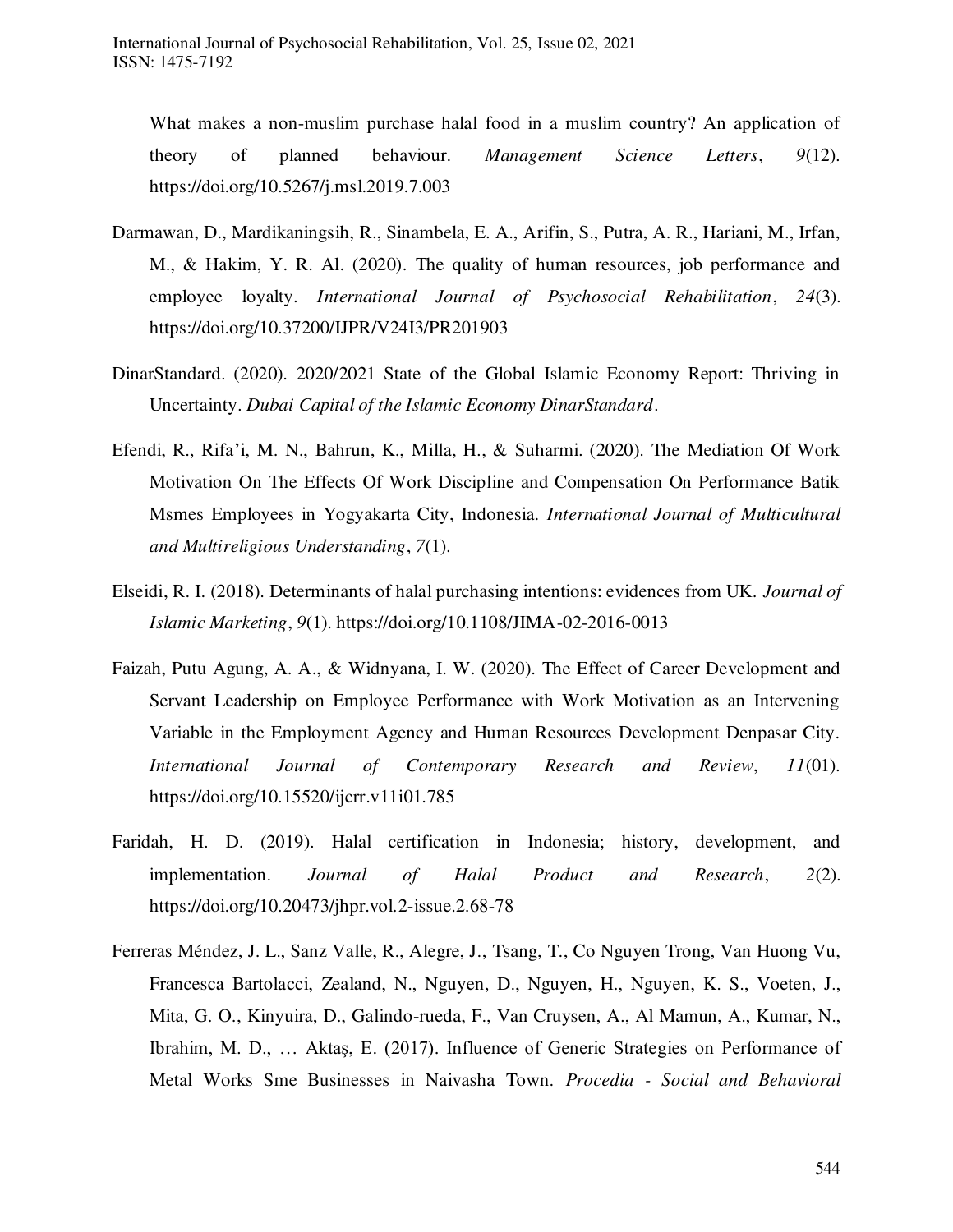*Sciences*, *6*(2).

- Ghozali, I. (2013). Ghozali, Imam (2013). *Aplikasi Analisis Multivariate Dengan Program IBM SPSS 21Update PLS Regresi. Semarang: Badan Penerbit Universitas Diponegoro.*
- Green, C., & Heywood, J. S. (2008). Does performance pay increase job satisfaction? *Economica*, *75*(300). https://doi.org/10.1111/j.1468-0335.2007.00649.x
- Hamdan, H., Issa, Z. M., Abu, N., & Jusoff, K. (2013). Purchasing Decisions among Muslim Consumers of Processed Halal Food Products. *Journal of Food Products Marketing*, *19*(1). https://doi.org/10.1080/10454446.2013.724365
- Haque, A., Sarwar, A., Yasmin, F., Tarofder, A. K., & Hossain, M. A. (2015). Non-muslim consumers' perception toward purchasing halal food products in malaysia. *Journal of Islamic Marketing*, *6*(1). https://doi.org/10.1108/JIMA-04-2014-0033
- Hartati, T. (2020). Analysis of Influence of Motivation, Competence, Compensation toward Performance of Employee. *Budapest International Research and Critics Institute (BIRCI-Journal): Humanities and Social Sciences*, *3*(2). https://doi.org/10.33258/birci.v3i2.933
- Hashim, H. I. C., & Shariff, S. M. M. (2016). Halal Supply Chain Management Training: Issues and Challenges. *Procedia Economics and Finance*, *37*. https://doi.org/10.1016/s2212- 5671(16)30089-2
- Hashim, J. (2009). Islamic revival in human resource management practices among selected Islamic organisations in Malaysia. *International Journal of Islamic and Middle Eastern Finance and Management*, *2*(3). https://doi.org/10.1108/17538390910986362
- Hoegl, M., & Parboteeah, K. P. (2007). Creativity in innovative projects: How teamwork matters. *Journal of Engineering and Technology Management - JET-M*, *24*(1–2). https://doi.org/10.1016/j.jengtecman.2007.01.008
- Holtz, K., Castella, V. O., Abad, A. Z., & González-Anta, B. (2020). Virtual team functioning: Modeling the affective and cognitive effects of an emotional management intervention. *Group Dynamics*, *24*(3). https://doi.org/10.1037/gdn0000141
- Ibrahim, Z., Rahman, N. R. A., & Johar, M. G. M. (2019). To understand the team cohesiveness,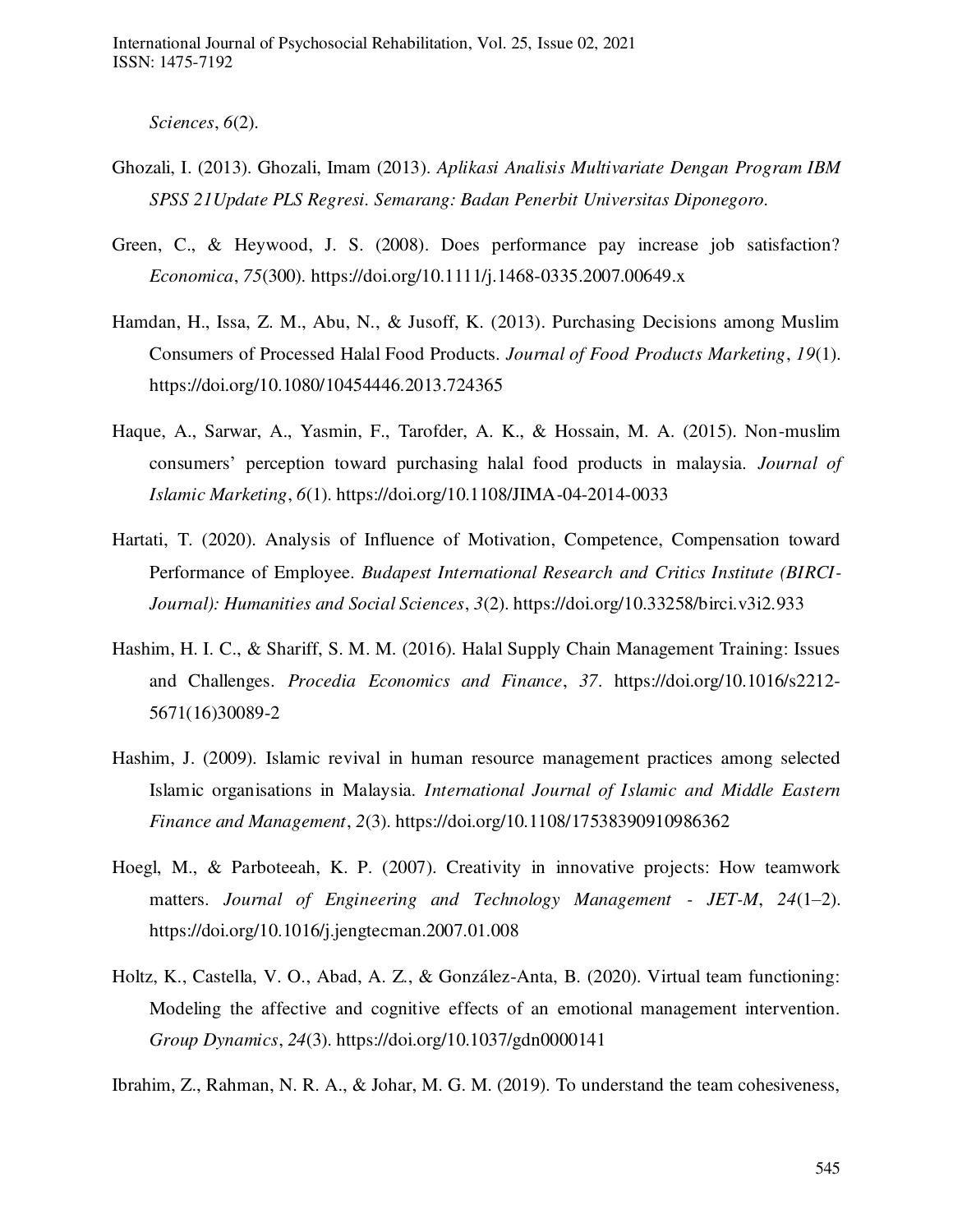teamwork quality and team performance in employee performance in university. *International Journal of Recent Technology and Engineering*, *8*(2 Special Issue 9). https://doi.org/10.35940/ijrte.B1176.0982S919

- Ingsih, K., Astuti, S. D., & Asri, D. I. P. (2017). Compensation as the most important factor in improving employee's Performance. *International Journal of Economic Research*, *14*(6).
- Irwan, A., Mahfudnurnajamuddin, M., Nujum, S., & Mangkona, S. (2020). The Effect of Leadership Style, Work Motivation and Organizational Culture on Employee Performance Mediated by Job Satisfaction. *International Journal of Multicultural and Multireligious Understanding*, *7*(8). https://doi.org/10.18415/ijmmu.v7i8.2007
- Jamal, A., Budiyanto, & Agustedi. (2021). The role of religiosity in moderating the influence of servant leadership on job satisfaction. *Accounting*, *7*(4). https://doi.org/10.5267/j.ac.2021.1.011
- Jamaludin, M. A., Amin, A., Fadzlillah, N. A., Kartika, B., Othman, R., Sani, S., & Ramli, A. (2017). Study on physiochemical properties and the halalness of commercially marketed vinegar in Malaysia. *International Food Research Journal*, *24*.
- Jusmin, A., Said, S., Jobhaar Bima, M., & Alam, R. (2016). Specific Determinants of Work Motivation, Competence, Organizational Climate, Job Satisfaction and Individual Performance: A Study among Lecturers. *Journal of Business and Management Sciences*, *4*(3).
- Khan, G., & Khan, F. (2019). Ascertaining the "Halalness" of restaurants scale development and validation. *Journal of Islamic Marketing*, *10*(2). https://doi.org/10.1108/JIMA-04-2018- 0067
- Komite Nasional Keuangan Syariah. (2018). Masterplan Ekonomi Syariah Indonesia 2019-2024. *Kementerian Perencanaan Pembangunan Nasional/ Badan Perencanaan Pembangunan Nasional*.
- Law, C. C. H. (2016). Using bonus and awards for motivating project employees. *Human Resource Management International Digest*, *24*(7). https://doi.org/10.1108/HRMID-05- 2016-0073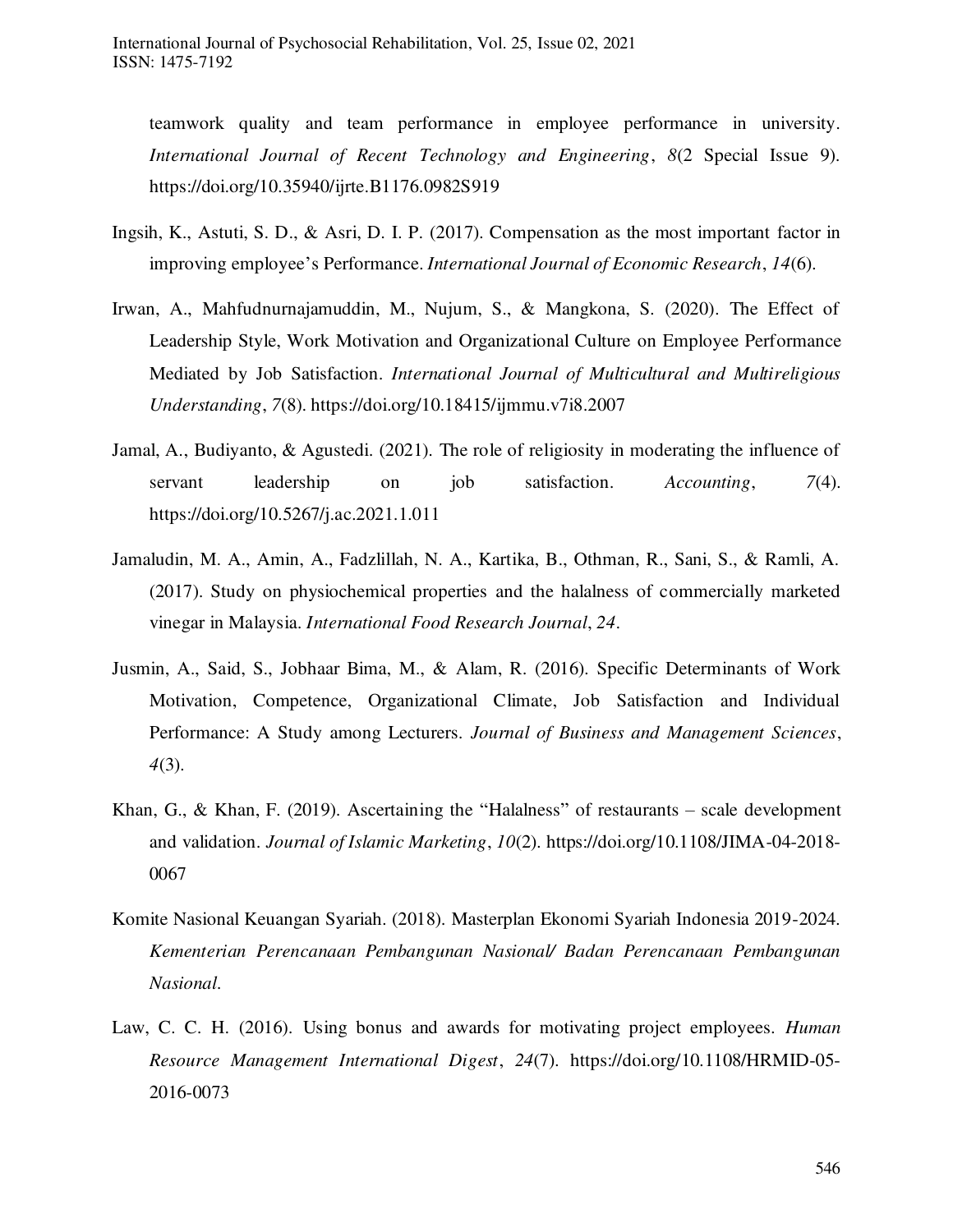- Lim, Y. H., Lada, S., Ullah, R., & Abdul Adis, A. A. (2020). Non-Muslim consumers' intention to purchase halal food products in Malaysia. *Journal of Islamic Marketing*. https://doi.org/10.1108/JIMA-06-2020-0172
- Lubis, A. S. (2019). The influence of adversity quotient and job stress on employee performance through work motivation as an intervening variable (Study of conventional taxi drivers in Medan City). *Management and Economics Journal (MEC-J)*, *3*(2). https://doi.org/10.18860/mec-j.v3i2.6312
- MadencI, A. B., Bayramoglu, Z., Türker, S., Agizan, K., & EyIz, V. (2020). Determination of Consumer's Willingness to Pay for Halal Food. *Journal of Tekirdag Agricultural Faculty*, *17*(3). https://doi.org/10.33462/jotaf.681421
- Mariana, U. (2016). Team and teamwork in modern European HR management. *Economic Processes Management*, *2*.
- Masudin, I., Jie, F., & Widayat, W. (2020). Impact of halal supplier service quality and staff readiness to adopt halal technology on halal logistics performance: A study of Indonesian halal meat supply chain. *International Journal of Agile Systems and Management*, *13*(3). https://doi.org/10.1504/IJASM.2020.109258
- Mathew, V. N., Abdullah, A. M. R. binti A., & Ismail, S. N. binti M. (2014). Acceptance on Halal Food among Non-Muslim Consumers. *Procedia - Social and Behavioral Sciences*, *121*. https://doi.org/10.1016/j.sbspro.2014.01.1127
- Nur Iman, A. K., Najiyah, F., & Asshiddiqi, M. (2021). Unfolding the possibility to develop share-waqf in Indonesia through the concepts, opportunities & challenges. *Journal of Islamic Economic Laws*, *4*(1). https://doi.org/10.23917/jisel.v4i1.12510
- Nurhayati, M., Pramudito, O., & Ermawati, E. (2018). The importance of teamwork on business restaurant in medicating effect of work discipline on mployee performance. *European Journal of Business and Management*, *10*(18).
- Omar, S. R., & Omar, S. N. (2019). Reviving the Authenticity of Prophetic (Sunnah) Drinks in Beverage Industry in Malaysia: A Review. *Journal of Fatwa Management and Research*. https://doi.org/10.33102/jfatwa.vol13no1.188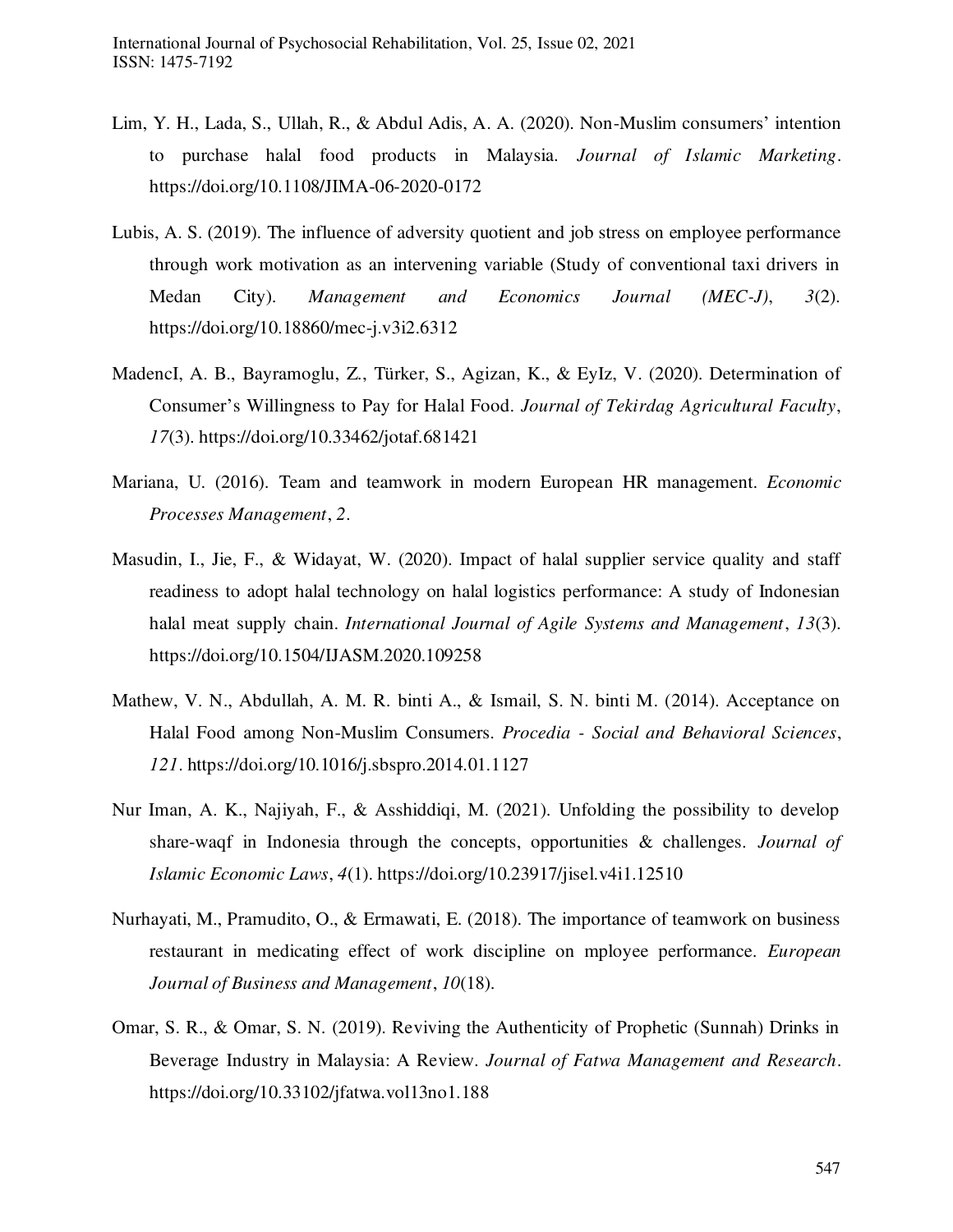- Oustric, P., Thivel, D., Dalton, M., Beaulieu, K., Gibbons, C., Hopkins, M., Blundell, J., & Finlayson, G. (2020). Measuring food preference and reward: Application and crosscultural adaptation of the Leeds Food Preference Questionnaire in human experimental research. *Food Quality and Preference*, *80*. https://doi.org/10.1016/j.foodqual.2019.103824
- Paais, M., & Pattiruhu, J. R. (2020). Effect of Motivation, Leadership, and Organizational Culture on Satisfaction and Employee Performance. *Journal of Asian Finance, Economics and Business*, *7*(8). https://doi.org/10.13106/JAFEB.2020.VOL7.NO8.577
- Parijat, P., & Bagga, S. (2014). Victor Vroom's Expectancy Theory of Motivation An evaluation. *International Research Journal of Business and Management*, *7*(9).
- Platonova, N. S., & Tulupieva, T. V. (2020). Emotional Leadership: The Relationship of Level of Education and Emotional Intelligence. *Administrative Consulting*, *10*. https://doi.org/10.22394/1726-1139-2020-10-109-123
- Pradipta, A. R., Jeremy, J., Didiet, R., & Hidayat, R. (2018). Solutions for Gradual Development of Halal Logistics in Indonesia. *Advances in Transportation and Logistics Research*, *1*(1).
- Pratomo, B. D., & Arifin, Z. (2020). The Effect of School Principal's Servant Leadership of Vocational Schools in Temanggung Regency. *International Journal of Applied Business and International Management*, *5*(3). https://doi.org/10.32535/ijabim.v5i3.975
- Purwanto, K. (2020). Effect of Work Motivation on Employee Performance. *International Journal of Management and Business (IJMB)*, *1*(1). https://doi.org/10.46643/ijmb.v1i1.6
- Raharja, R. S. J. (2018). Role of Human Resource Management in the Creative Industries in Bandung , Indonesia. *Review of Integrative Business and Economics Research*, *7*(3).
- Rahmah, M., & Barizah, N. (2020). Halal certification of patented medicines in Indonesia in digital age: A panacea for the pain? *Systematic Reviews in Pharmacy*, *11*(12). https://doi.org/10.31838/srp.2020.12.34
- Rao, A. S., & Kareem Abdul, W. (2015). Impact of transformational leadership on team performance: an empirical study in UAE. *Measuring Business Excellence*, *19*(4). https://doi.org/10.1108/MBE-07-2014-0022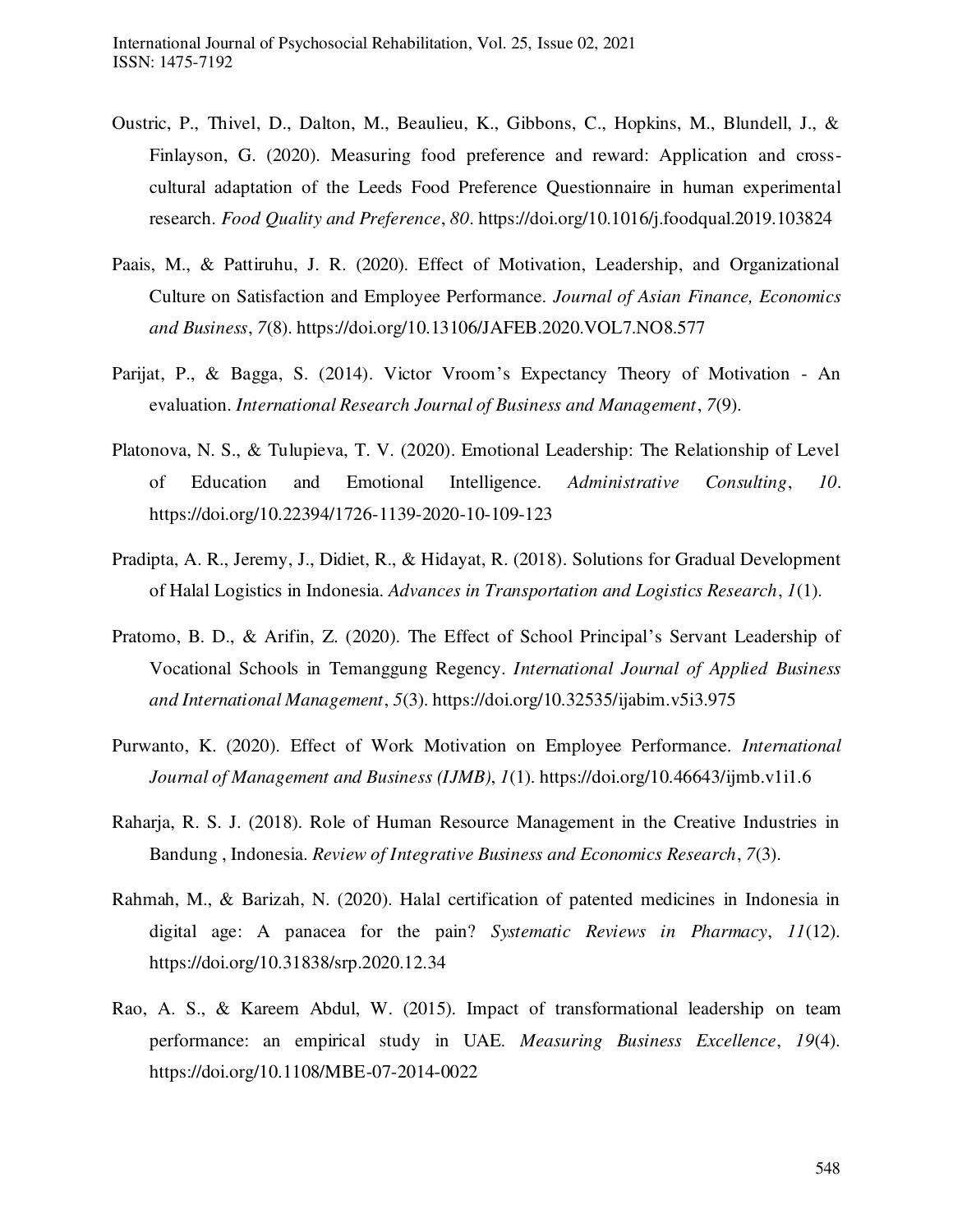- Rezai, G., Mohamed, Z., Shamsudin, N., Chiew, E., Mohamed, Z. A., & Shamsudin, M. N. (2009). Concerns for halalness of halal-labelled food products among Muslim consumers in Malaysia: Evaluation of selected demographic factors. *Economic and Technology Management Review*, *4*.
- Ruslan, A. A. A., Kamarulzaman, N. H., & Sanny, M. (2018). Muslim consumers' awareness and perception of Halal food fraud. *International Food Research Journal*, *25*.
- Saleh, C., Eka Putri, V. Z., Feriyanto, N., & Md Deros, B. (2016). Halal supply chain framework for retail business focused on beverage industry: A case study. *International Business Management*, *10*(19).
- State of the Global Islamic Economy Report. (2019). State of the Global Islamic Economy Report 2019/20. In *Dubai International Financial Centre*.
- Sudiardhita, K. I. R., Mukhtar, S., Hartono, B., Herlitah, Sariwulan, T., & Nikensari, S. I. (2018). The effect of compensation, motivation of employee and work satisfaction to employee performance PT. Bank XYZ (Persero) Tbk. *Academy of Strategic Management Journal*, *17*(4).
- Sugiyono. (2018). *Mixed Methods*. In *Alfabet* (Vol. 6, Issue 1).
- Syahreza, D. S., Lumbanraja, P., Dalimunthe, R. F., & Absah, Y. (2017). Compensation, employee performance, and mediating role of retention: A study of differential semantic scales. *European Research Studies Journal*, *20*(4). https://doi.org/10.35808/ersj/825
- Vipraprastha, T., Sudja, I. N., & Yuesti, A. (2018). The Effect of Transformational Leadership and Organizational Commitment to Employee Performance with Citizenship Organization (OCB) Behavior as Intervening Variables (At PT Sarana Arga Gemeh Amerta in Denpasar City). *International Journal of Contemporary Research and Review*, *9*(02). https://doi.org/10.15520/ijcrr/2018/9/02/435
- Wahidin, Basri, Wibowo, T. S., Abdillah, A., Kharis, A., Jaenudin6, Purwanto, A., Mufid, A., Maharani, S., Badiati, A. Q., Fahlevi, M., & Sumartiningsih, S. (2020). Democratic, authocratic, bureaucratic and charismatic leadership style: which influence school teachers performance in education 4.0 era? *Systematic Reviews in Pharmacy*, *11*(9).